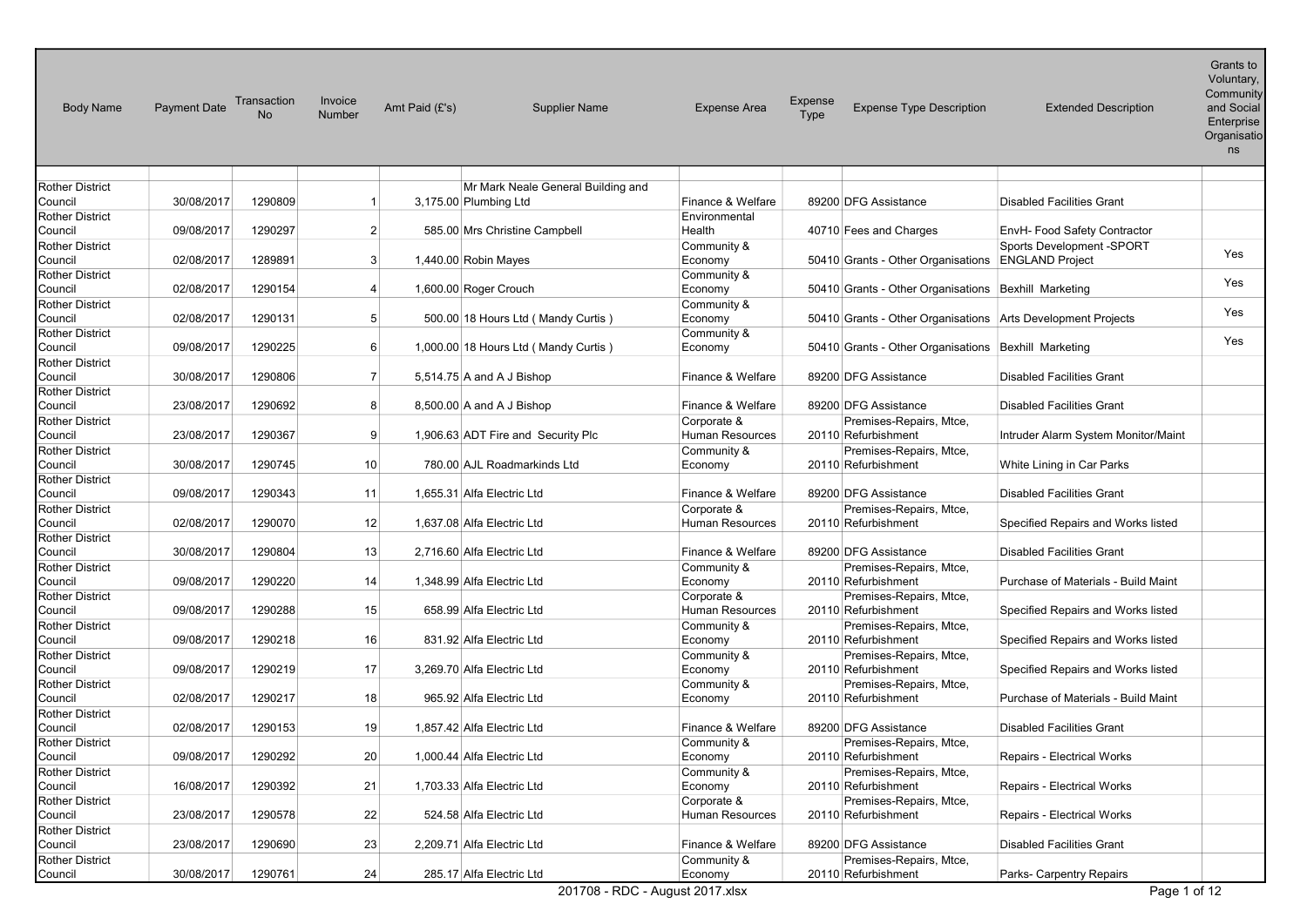| <b>Body Name</b>                  | <b>Payment Date</b> | Transaction<br>No | Invoice<br><b>Number</b> | Amt Paid (£'s)                        | <b>Supplier Name</b>                    | <b>Expense Area</b>     | <b>Expense</b><br>Type | <b>Expense Type Description</b>                       | <b>Extended Description</b>                                       | Grants to<br>Voluntary,<br>Community<br>and Social<br>Enterprise<br>Organisatio<br>ns |
|-----------------------------------|---------------------|-------------------|--------------------------|---------------------------------------|-----------------------------------------|-------------------------|------------------------|-------------------------------------------------------|-------------------------------------------------------------------|---------------------------------------------------------------------------------------|
| Rother District                   |                     |                   |                          |                                       |                                         | Community &             |                        | Premises-Repairs, Mtce,                               |                                                                   |                                                                                       |
| Council                           | 30/08/2017          | 1290761           | 24                       | 363.52 Alfa Electric Ltd              |                                         | Economy                 |                        | 20110 Refurbishment                                   | Parks- Path Repairs                                               |                                                                                       |
| <b>Rother District</b>            |                     |                   |                          |                                       |                                         | Community &             |                        | Premises-Repairs, Mtce,                               |                                                                   |                                                                                       |
| Council                           | 30/08/2017          | 1290761           | 24                       | 191.10 Alfa Electric Ltd              |                                         | Economy                 |                        | 20110 Refurbishment                                   | Parks-Landscaping Works                                           |                                                                                       |
| <b>Rother District</b>            |                     |                   |                          |                                       |                                         |                         |                        |                                                       |                                                                   |                                                                                       |
| Council                           | 25/08/2017          | 1290513           | 25                       | 2,727.84 allpay.net Ltd               |                                         | Finance & Welfare       |                        | 40710 Fees and Charges                                | Allpay Card/Rep/Let Chrg - Vatable                                |                                                                                       |
| <b>Rother District</b>            |                     |                   |                          |                                       |                                         |                         |                        |                                                       |                                                                   |                                                                                       |
| Council                           | 25/08/2017          | 1290738           | 26                       | 2,784.02 allpay.net Ltd               |                                         | Finance & Welfare       |                        | 40710 Fees and Charges                                | Allpay Card/Rep/Let Chrg - Vatable                                |                                                                                       |
| <b>Rother District</b>            | 02/08/2017          | 1290213           | 27                       | 3,407.51 Animal Wardens Ltd           |                                         | Environmental<br>Health |                        |                                                       |                                                                   |                                                                                       |
| Council<br><b>Rother District</b> |                     |                   |                          |                                       |                                         | Environmental           |                        | 50530 Other Third Party Payments                      | Service fee paid to Third Parties                                 |                                                                                       |
| Council                           | 16/08/2017          | 1290248           | 28                       | 3.887.40 Animal Wardens Ltd           |                                         | Health                  |                        | 50530 Other Third Party Payments                      | Service fee paid to Third Parties                                 |                                                                                       |
| <b>Rother District</b>            |                     |                   |                          |                                       |                                         |                         |                        |                                                       |                                                                   |                                                                                       |
| Council                           | 23/08/2017          | 1290702           | 29                       | 1,300.00 Ark Residential Letting Ltd  |                                         | Finance & Welfare       |                        | 40710 Fees and Charges                                | Rent in Advance for Homeless                                      |                                                                                       |
| <b>Rother District</b>            |                     |                   |                          |                                       |                                         |                         |                        |                                                       |                                                                   |                                                                                       |
| Council                           | 25/08/2017          | 1290742           | 30 <sup>°</sup>          | 1,300.00 Batcheller Monkhouse         |                                         | Finance & Welfare       |                        | 40710 Fees and Charges                                | Rent in Advance for Homeless                                      |                                                                                       |
| <b>Rother District</b>            |                     |                   |                          |                                       |                                         |                         |                        |                                                       |                                                                   |                                                                                       |
| Council                           | 16/08/2017          | 1290424           | 31                       | 3,000.00 Bathe in Safety Ltd          |                                         | Finance & Welfare       |                        | 89200 DFG Assistance                                  | <b>Disabled Facilities Grant</b>                                  |                                                                                       |
| <b>Rother District</b>            |                     |                   |                          |                                       |                                         |                         |                        |                                                       |                                                                   |                                                                                       |
| Council                           | 16/08/2017          | 1290425           | 32                       | 4,497.36 Bathe in Safety Ltd          |                                         | Finance & Welfare       |                        | 89200 DFG Assistance                                  | <b>Disabled Facilities Grant</b>                                  |                                                                                       |
| <b>Rother District</b>            |                     |                   |                          |                                       |                                         | Community &             |                        |                                                       |                                                                   |                                                                                       |
| Council                           | 09/08/2017          | 1290243           | 33                       | 750.00 Battle Town Council            |                                         | Economy                 |                        | 50410 Grants - Other Organisations                    | Parks-Battle in Bloom                                             | Yes                                                                                   |
| <b>Rother District</b>            |                     |                   |                          |                                       |                                         | Community &             |                        | Premises-Repairs, Mtce,                               |                                                                   |                                                                                       |
| Council                           | 23/08/2017          | 1290603           | 34                       | 544.70 Bexhill Electrical Ltd         |                                         | Economy                 |                        | 20110 Refurbishment                                   | <b>Parks-Electrical Works</b>                                     |                                                                                       |
| <b>Rother District</b>            |                     |                   |                          |                                       |                                         | Community &             |                        | Premises-Repairs, Mtce,                               |                                                                   |                                                                                       |
| Council                           | 23/08/2017          | 1290673           | 35                       | 593.33 Bexhill Electrical Ltd         |                                         | Economy                 |                        | 20110 Refurbishment                                   | Parks- Electrical Works                                           |                                                                                       |
| <b>Rother District</b>            |                     |                   |                          |                                       |                                         | Community &             |                        |                                                       |                                                                   |                                                                                       |
| Council                           | 02/08/2017          | 1290132           | 36                       | 560.00 Bexhill Funeral Service        |                                         | Economy                 |                        | 40710 Fees and Charges                                | Parks- Public Health Burials                                      |                                                                                       |
| <b>Rother District</b>            |                     |                   |                          |                                       |                                         |                         |                        |                                                       |                                                                   |                                                                                       |
| Council                           | 09/08/2017          | 1290336           | 37                       | 1.000.00 Bexhill Town Forum           |                                         | Finance & Welfare       |                        | 50410 Grants - Other Organisations Bexhill Town Forum |                                                                   | Yes                                                                                   |
| <b>Rother District</b>            |                     |                   |                          |                                       |                                         | Community &             |                        | Premises-Repairs, Mtce,                               |                                                                   |                                                                                       |
| Council                           | 09/08/2017          | 1290246           | 38                       | 2,271.00 Bourne Amenity Ltd           |                                         | Economy                 |                        | 20110 Refurbishment                                   | Parks-Landscaping Works                                           |                                                                                       |
| <b>Rother District</b>            |                     |                   |                          |                                       |                                         | Community &             |                        |                                                       |                                                                   |                                                                                       |
| Council                           | 09/08/2017          | 1290246           | 38                       | 360.00 Bourne Amenity Ltd             |                                         | Economy                 |                        |                                                       | 40110 Tools & Specialist Equipment Parks - Horticultural Sundries |                                                                                       |
| <b>Rother District</b>            |                     |                   |                          |                                       |                                         | Environmental           |                        |                                                       |                                                                   |                                                                                       |
| Council                           | 30/08/2017          | 1290746           | 39                       |                                       | 540.00 British Pest Control Association | Health                  | 10910 Training         |                                                       | EnvH-Training                                                     |                                                                                       |
| <b>Rother District</b>            |                     |                   |                          |                                       |                                         | Environmental           |                        |                                                       |                                                                   |                                                                                       |
| Council                           | 09/08/2017          | 1290256           | 40                       | 1,352.00 C P J Field & Co Ltd         |                                         | Health                  |                        | 40710 Fees and Charges                                | EnvH- Food Safety Contractor                                      |                                                                                       |
| <b>Rother District</b>            |                     |                   |                          |                                       |                                         | ICT & Customer          |                        | Photocopy Paper (PRINT                                |                                                                   |                                                                                       |
| Council                           | 09/08/2017          | 1290080           | 41                       | 523.20 Canon (UK) Ltd                 |                                         | Services                |                        | 40530 ROOM ONLY)                                      | Photocopy White A4 80GSM                                          |                                                                                       |
| <b>Rother District</b>            |                     |                   |                          |                                       |                                         | ICT & Customer          |                        | <b>Photocopier Contracts</b>                          |                                                                   |                                                                                       |
| Council                           | 30/08/2017          | 1290696           | 42                       | 6,678.83 Canon (UK) Ltd               |                                         | Services                |                        | 41250 (PRINT ROOM ONLY)                               | Photocopy White A4 80GSM                                          |                                                                                       |
| <b>Rother District</b>            |                     |                   |                          |                                       |                                         |                         |                        |                                                       |                                                                   |                                                                                       |
| Council                           | 25/08/2017          | 1290547           | 43                       |                                       | 569.27 Capita Business Services Ltd     | Finance & Welfare       |                        | 40710 Fees and Charges                                | <b>Bank Charges</b>                                               |                                                                                       |
| Rother District                   |                     |                   |                          |                                       |                                         | ICT & Customer          |                        | Computer Licences (IT TO                              |                                                                   |                                                                                       |
| Council<br><b>Rother District</b> | 09/08/2017          | 1290151           | 44                       | 2,508.00 Capita Business Services Ltd |                                         | Services                | 41140 BUY ONLY)        |                                                       | Advnce Pay Maint/Upgrading Software                               |                                                                                       |
| Council                           | 09/08/2017          | 1289671           | 45                       | 780.00 Capita Business Services Ltd   |                                         | Finance & Welfare       |                        | 40710 Fees and Charges                                | Software for Academy System                                       |                                                                                       |
|                                   |                     |                   |                          |                                       |                                         |                         |                        |                                                       |                                                                   |                                                                                       |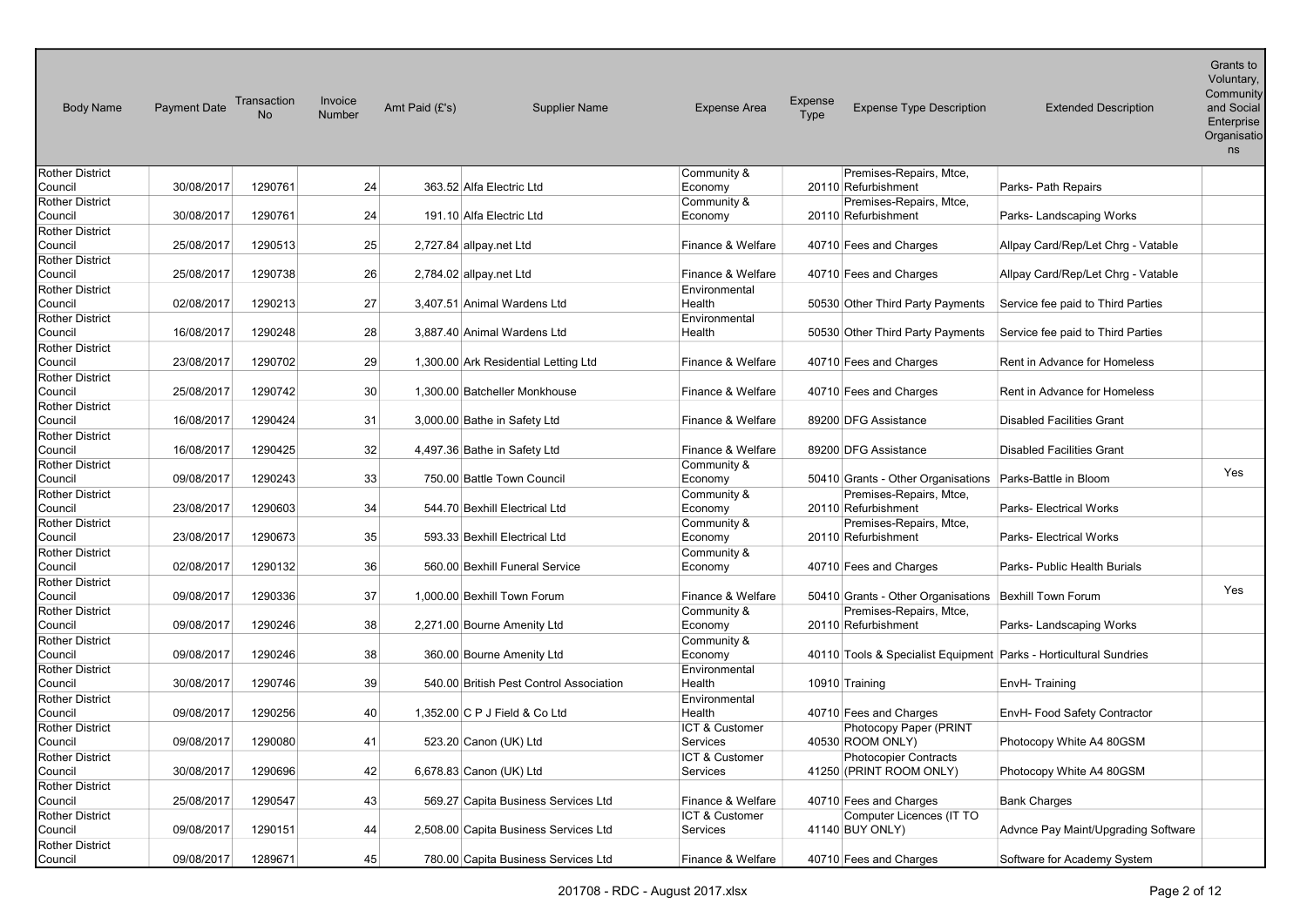| <b>Body Name</b>                                     | Payment Date | Transaction<br><b>No</b> | Invoice<br><b>Number</b> | Amt Paid (£'s) | <b>Supplier Name</b>                                                | <b>Expense Area</b>                          | Expense<br>Type | <b>Expense Type Description</b>                                                           | <b>Extended Description</b>                                 | $O(n)$ and $O(n)$<br>Voluntary,<br>Community<br>and Social<br>Enterprise<br>Organisatio<br>ns |
|------------------------------------------------------|--------------|--------------------------|--------------------------|----------------|---------------------------------------------------------------------|----------------------------------------------|-----------------|-------------------------------------------------------------------------------------------|-------------------------------------------------------------|-----------------------------------------------------------------------------------------------|
| Rother District<br>Council                           | 09/08/2017   | 1290147                  | 46                       |                | 5,810.86 Capita Business Services Ltd                               | Finance & Welfare                            |                 | 40710 Fees and Charges                                                                    | Off-site resilience processing                              |                                                                                               |
| <b>Rother District</b><br>Council                    | 09/08/2017   | 1290150                  | 47                       |                | 42,000.00 Capita Business Services Ltd                              | Finance & Welfare                            |                 | 40710 Fees and Charges                                                                    | Software for Academy System                                 |                                                                                               |
| Rother District<br>Council                           | 25/08/2017   | 1290534                  | 48                       |                | 850.92 Capita Business Services Ltd                                 | Finance & Welfare                            |                 | 40710 Fees and Charges                                                                    | <b>Bank Charges</b>                                         |                                                                                               |
| Rother District<br>Council                           | 23/08/2017   | 1290624                  | 49                       |                | 6,290.03 Capita Business Services Ltd                               | Finance & Welfare                            |                 | 40710 Fees and Charges                                                                    | Off-site resilience processing                              |                                                                                               |
| <b>Rother District</b><br>Council                    | 23/08/2017   | 1290672                  | 50                       |                | 6,450.00 Capita Business Services Ltd                               | Finance & Welfare                            |                 | 40710 Fees and Charges                                                                    | Software for Academy System                                 |                                                                                               |
| <b>Rother District</b><br>Council                    | 23/08/2017   | 1290683                  | 51                       |                | 1,140.00 Capita IT Services Ltd                                     | ICT & Customer<br>Services                   |                 | 50530 Other Third Party Payments                                                          | Service fee paid to Third Parties                           |                                                                                               |
| Rother District<br>Council                           | 02/08/2017   | 1290096                  | 52                       |                | Capita Treasury Solutions Ltd T/A Capita<br>1,800.00 Asset Services | Corporate &<br>Human Resources               |                 | <b>Members Conference</b><br>41510 Expenses                                               | Members Training/Conference Fees                            |                                                                                               |
| Rother District<br>Council                           | 09/08/2017   | 1290242                  | 53                       |                | 1,440.00 Cascade Training and Coaching Ltd                          | Corporate &<br><b>Human Resources</b>        |                 | 10910 Training                                                                            | Sussex Train Consor-Training Course                         |                                                                                               |
| <b>Rother District</b><br>Council                    | 09/08/2017   | 1290242                  | 53                       |                | 36.72 Cascade Training and Coaching Ltd                             | Corporate &<br>Human Resources               |                 | 50530 Other Third Party Payments                                                          | STC - Travel and subsistence                                |                                                                                               |
| Rother District<br>Council                           | 16/08/2017   | 1290329                  | 54                       |                | 903.30 Cobalt Telephone Technologies Ltd                            | Community &<br>Economy                       |                 | 40710 Fees and Charges                                                                    | Car Parks - Ringo service charges                           |                                                                                               |
| <b>Rother District</b><br>Council<br>Rother District | 23/08/2017   | 1290608                  | 55                       |                | 954.00 Colyer Repropoint Ltd                                        | ICT & Customer<br>Services<br>ICT & Customer |                 | <b>Computer Equip Maintenance</b><br>41100 (IT ONLY)<br><b>Computer Equip Maintenance</b> | <b>Scanner Maintenance</b>                                  |                                                                                               |
| Council<br><b>Rother District</b>                    | 23/08/2017   | 1290608                  | 55                       |                | 360.00 Colyer Repropoint Ltd                                        | Services<br>Community &                      |                 | 41100 (IT ONLY)                                                                           | Maintenance-Departmental Printers                           |                                                                                               |
| Council<br><b>Rother District</b>                    | 02/08/2017   | 1290101                  | 56                       |                | 1,017.00 CountyClean Environmental Services Ltd                     | Economy<br>Community &                       |                 | 40710 Fees and Charges<br>Premises-Repairs, Mtce,                                         | Sewage/Cesspool Emptying                                    |                                                                                               |
| Council<br>Rother District                           | 16/08/2017   | 1290227                  | 57                       |                | 510.00 CountyClean Environmental Services Ltd Economy               | Community &                                  |                 | 20110 Refurbishment                                                                       | Pumps Maintenance/ Repairs                                  |                                                                                               |
| Council<br><b>Rother District</b>                    | 23/08/2017   | 1290376                  | 58                       |                | 630.00 CountyClean Environmental Services Ltd                       | Economy<br>Community &                       |                 | 20510 Premises-Sewerage<br>Premises-Repairs, Mtce,                                        | Sewage/Cesspool Emptying                                    |                                                                                               |
| Council<br><b>Rother District</b>                    | 16/08/2017   | 1290412                  | 59                       |                | 2,187.20 D M Building Services                                      | Economy<br>Community &                       |                 | 20110 Refurbishment<br><b>District Events-</b>                                            | Car Park Maintenance<br><b>DLWP Community Concessionary</b> |                                                                                               |
| Council<br>Rother District                           | 09/08/2017   | 1290228                  | 60                       |                | 1,500.00 De La Warr Pavilion (Enterprise) Ltd                       | Economy                                      |                 | 42200 Concessionary Use<br><b>Additional Computer</b>                                     | Grant                                                       | Yes                                                                                           |
| Council<br>Rother District                           | 23/08/2017   | 1290707                  | 61                       |                | 4,776.66 Dell Corporation Ltd                                       | Finance & Welfare                            |                 | 41110 Equipment                                                                           | New PC/Computer                                             |                                                                                               |
| Council<br><b>Rother District</b>                    | 09/08/2017   | 1290337                  | 62                       |                | 5,276.84 REDACTED PERSONAL DATA                                     | Finance & Welfare<br>Strategy &              |                 | 89200 DFG Assistance                                                                      | <b>Disabled Facilities Grant</b>                            |                                                                                               |
| Council<br>Rother District                           | 16/08/2017   | 1290473                  | 63                       |                | 3,382.02 DGC (Historic Buildings) Consultants Ltd                   | Planning<br>Corporate &                      |                 | 40710 Fees and Charges                                                                    | <b>Consultants Fees</b>                                     |                                                                                               |
| Council<br>Rother District                           | 09/08/2017   | 1290390                  | 64                       |                | 712.80 DMH Stallard                                                 | <b>Human Resources</b>                       |                 | 40710 Fees and Charges                                                                    | Legal Advice                                                |                                                                                               |
| Council<br>Rother District                           | 09/08/2017   | 1290338                  | 65                       |                | 3,000.00 Dolphin Lifts Kent                                         | Finance & Welfare<br>ICT & Customer          |                 | 89200 DFG Assistance                                                                      | <b>Disabled Facilities Grant</b>                            |                                                                                               |
| Council<br><b>Rother District</b>                    | 16/08/2017   | 1290249                  | 66                       |                | 6,656.40 Easynet Ltd                                                | Services<br>ICT & Customer                   |                 | 40910 Telephones                                                                          | <b>Leased Line Rental</b>                                   |                                                                                               |
| Council                                              | 16/08/2017   | 1290464                  | 67                       |                | 538.04 Easynet Ltd                                                  | Services                                     |                 | 40910 Telephones                                                                          | Leased Line Rental                                          |                                                                                               |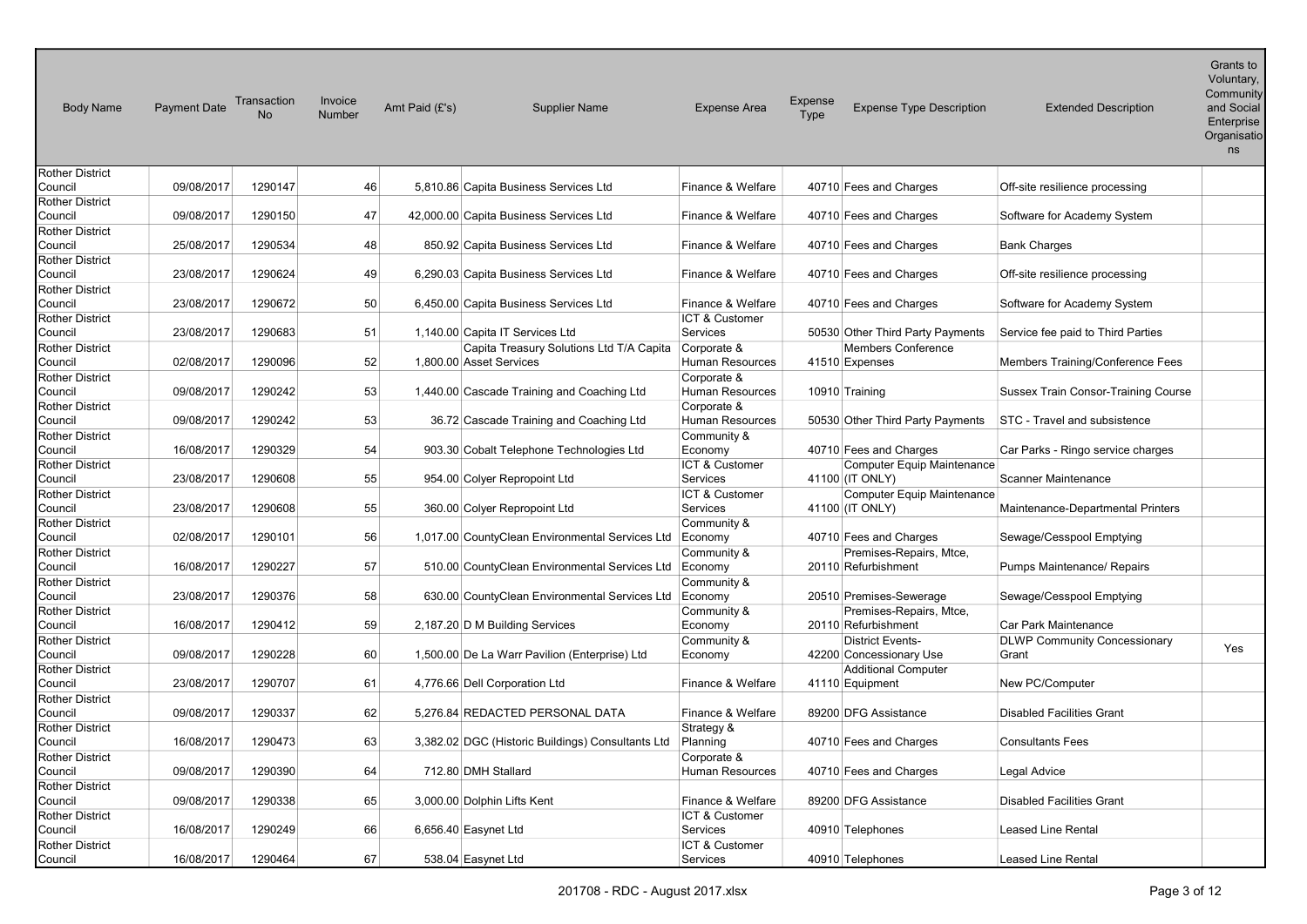| <b>Body Name</b>                                     | Payment Date | Transaction<br><b>No</b> | Invoice<br>Number | Amt Paid (£'s) | <b>Supplier Name</b>                                | <b>Expense Area</b>                   | Expense<br>Type | <b>Expense Type Description</b>                          | <b>Extended Description</b>                                         | $O(n)$ and $O(n)$<br>Voluntary,<br>Community<br>and Social<br>Enterprise<br>Organisatio<br>ns |
|------------------------------------------------------|--------------|--------------------------|-------------------|----------------|-----------------------------------------------------|---------------------------------------|-----------------|----------------------------------------------------------|---------------------------------------------------------------------|-----------------------------------------------------------------------------------------------|
| <b>Rother District</b><br>Council                    | 02/08/2017   | 1290130                  | 68                |                | 1,632.58 Electoral Reform Services Ltd              | Corporate &<br><b>Human Resources</b> |                 | 40410 Printing (Non Print Room)                          | election only - print -non print room<br>(ECU)GROSS                 |                                                                                               |
| <b>Rother District</b><br>Council                    | 09/08/2017   | 1290241                  | 69                |                | 841.20 Eliesha Training Ltd                         | Corporate &<br>Human Resources        |                 | 10910 Training                                           | <b>Sussex Train Consor-Training Course</b>                          |                                                                                               |
| Rother District<br>Council                           | 30/08/2017   | 1290765                  | 70                |                | 1,923.64 Enviro Technology Services Plc             | Environmental<br>Health               |                 |                                                          | 40110 Tools & Specialist Equipment EnvH- Air Pollution Equipment    |                                                                                               |
| Rother District<br>Council                           | 16/08/2017   | 1290457                  | 71                |                | 1.344.00 Evolution Water Services Ltd               | Community &<br>Economy                |                 | 40710 Fees and Charges                                   | Legionella Sampling and Monitoring                                  |                                                                                               |
| <b>Rother District</b><br>Council                    | 02/08/2017   | 1290152                  | 72                |                | 881.60 Family Mosaic Housing                        | Finance & Welfare                     |                 | 89200 DFG Assistance                                     | <b>Disabled Facilities Grant</b>                                    |                                                                                               |
| <b>Rother District</b><br>Council                    | 23/08/2017   | 1290701                  | 73                |                | 781.45 Family Mosaic Housing                        | Finance & Welfare                     |                 | 89200 DFG Assistance                                     | <b>Disabled Facilities Grant</b>                                    |                                                                                               |
| Rother District<br>Council<br><b>Rother District</b> | 16/08/2017   | 1290426                  | 74                |                | 674.60 Family Mosaic Housing                        | Finance & Welfare                     |                 | 89200 DFG Assistance                                     | <b>Disabled Facilities Grant</b>                                    |                                                                                               |
| Council<br><b>Rother District</b>                    | 30/08/2017   | 1290803                  | 75                |                | 926.57 Family Mosaic Housing                        | Finance & Welfare                     |                 | 89200 DFG Assistance                                     | <b>Disabled Facilities Grant</b>                                    |                                                                                               |
| Council<br><b>Rother District</b>                    | 30/08/2017   | 1290805                  | 76                |                | 827.21 Family Mosaic Housing                        | Finance & Welfare<br>Community &      |                 | 89200 DFG Assistance<br>Premises-Repairs, Mtce,          | <b>Disabled Facilities Grant</b>                                    |                                                                                               |
| Council<br><b>Rother District</b>                    | 02/08/2017   | 1290074                  | 77                |                | 840.00 Foxhills Tree Services Ltd                   | Economy<br>Community &                |                 | 20110 Refurbishment<br>Premises-Repairs, Mtce,           | Parks- Tree Works                                                   |                                                                                               |
| Council<br>Rother District                           | 02/08/2017   | 1290075                  | 78                |                | 570.00 Foxhills Tree Services Ltd                   | Economy<br>Community &                |                 | 20110 Refurbishment                                      | Parks- Tree Works<br>Sports Development -SPORT                      |                                                                                               |
| Council<br><b>Rother District</b>                    | 02/08/2017   | 1289763                  | 79                |                | 800.00 Freedom Leisure                              | Economy<br>Community &                |                 | 50410 Grants - Other Organisations                       | <b>ENGLAND Project</b>                                              | Yes                                                                                           |
| Council<br>Rother District                           | 23/08/2017   | 1290681                  | 80                |                | 638.40 G4S Cash Solutions (UK) Ltd                  | Economy<br>Community &                |                 | 40710 Fees and Charges                                   | Cash Security Fees-Car Parks                                        |                                                                                               |
| Council<br>Rother District                           | 09/08/2017   | 1290360                  | 81                |                | 3,434.40 G4S Cash Solutions (UK) Ltd                | Economy<br>Environmental              |                 | 40710 Fees and Charges                                   | Cash Security Fees-Car Parks                                        |                                                                                               |
| Council<br>Rother District                           | 16/08/2017   | 1290394                  | 82                |                | 775.00 GB Extreme Clean                             | Health<br>Community &                 |                 | 50530 Other Third Party Payments                         | EnvH- Waste Clearance                                               |                                                                                               |
| Council<br>Rother District                           | 23/08/2017   | 1290674                  | 83                |                | 4,785.61 Glasdon U.K. Ltd                           | Economy                               |                 | 40110 Tools & Specialist Equipment Supply of Litter Bins |                                                                     |                                                                                               |
| Council<br>Rother District                           | 09/08/2017   | 1290342                  | 84                |                | 5,000.00 GMS Adaptations                            | Finance & Welfare<br>Community &      |                 | 89200 DFG Assistance<br>Premises-Repairs, Mtce,          | <b>Disabled Facilities Grant</b>                                    |                                                                                               |
| Council<br><b>Rother District</b>                    | 09/08/2017   | 1290366                  | 85                |                | 564.12 Graham<br>Hastings Advice and Representation | Economy                               |                 | 20110 Refurbishment<br>SLAs - Voluntary Assoc et al      | Purchase of Materials - Build Maint                                 |                                                                                               |
| Council<br>Rother District                           | 23/08/2017   | 1290671                  | 86                |                | 4,040.00 Centre (HARC)                              | Finance & Welfare                     |                 | 50310 (Committee Approved)                               | Hastings Advice + Representation Ce                                 | Yes                                                                                           |
| Council<br><b>Rother District</b>                    | 16/08/2017   | 1290423                  | 87                |                | 5,887.52 Hedley Visick Ltd                          | Finance & Welfare                     |                 | 89200 DFG Assistance                                     | <b>Disabled Facilities Grant</b>                                    |                                                                                               |
| Council<br>Rother District                           | 09/08/2017   | 1290373                  | 88                |                | 7,614.20 Hitachi Capital Vehicle Solutions Ltd      | Finance & Welfare<br>Corporate &      |                 | 95270 Contract Hire Cars                                 | <b>Contract Hire Commercial Costs</b>                               |                                                                                               |
| Council<br>Rother District                           | 16/08/2017   | 1290239                  | 89                |                | 2,592.00 Idox Software Ltd                          | Human Resources<br>Community &        |                 | 40910 Telephones<br><b>Premises-Routine Grounds</b>      | <b>Telephone Registration</b>                                       |                                                                                               |
| Council<br><b>Rother District</b>                    | 23/08/2017   | 1290583                  | 90                |                | 75,176.26 Idverde Limited                           | Economy<br>Community &                | 20910 Mtce      |                                                          | Parks-Grounds Maintenance Contracts                                 |                                                                                               |
| Council                                              | 25/08/2017   | 1290533                  | 91                |                | 3,324.85 J Cheesmur + Sons (Lewes) Ltd              | Economy                               |                 |                                                          | 86050 Contract Payments - General Liquidated Damages - EPIC Project |                                                                                               |

 $\sim$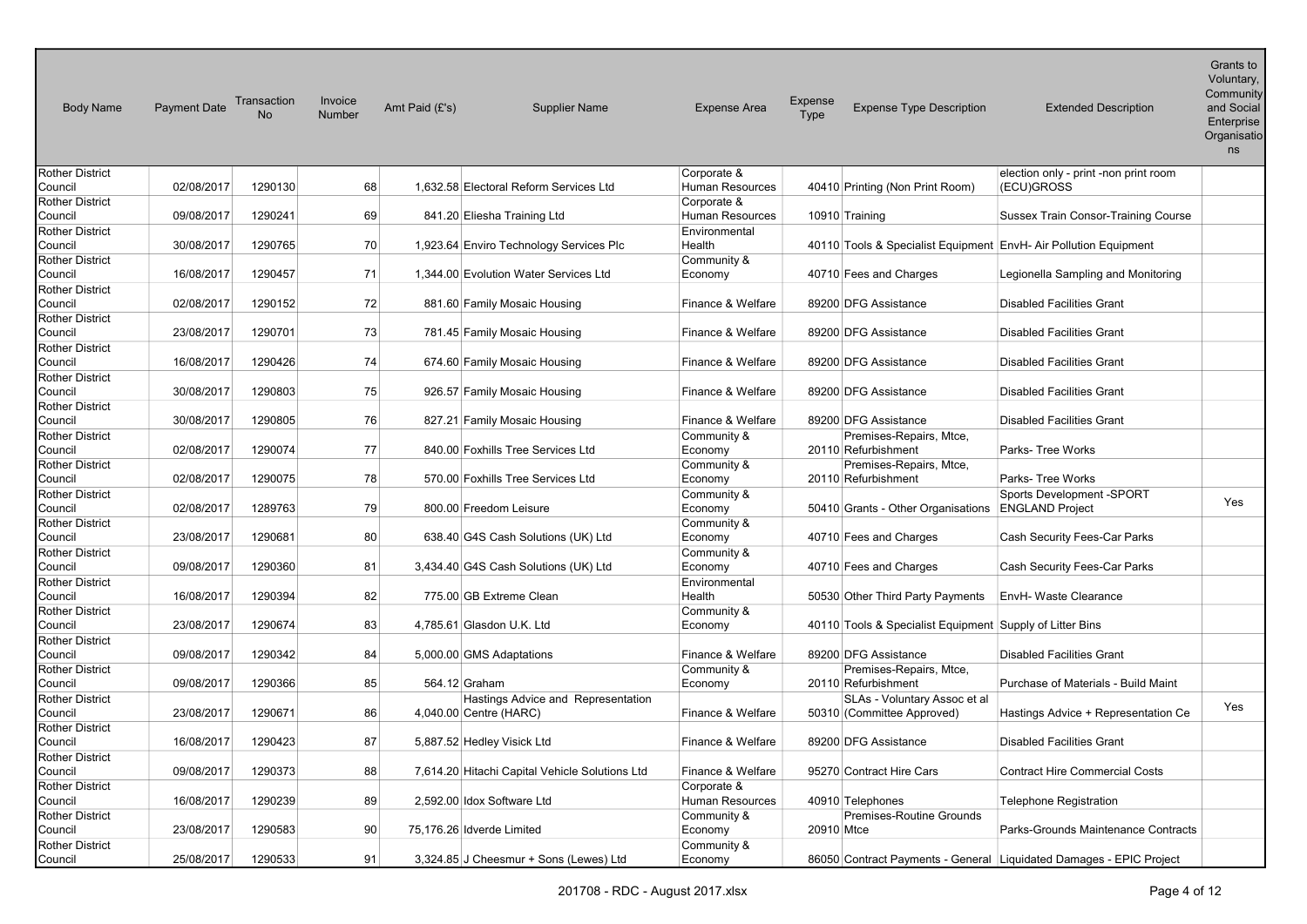| <b>Body Name</b>                  | <b>Payment Date</b> | Transaction<br><b>No</b> | Invoice<br><b>Number</b> | Amt Paid (£'s) | <b>Supplier Name</b>                       | <b>Expense Area</b>        | Expense<br>Type     | <b>Expense Type Description</b> | <b>Extended Description</b>                                          | Grants to<br>Voluntary,<br>Community<br>and Social<br>Enterprise<br>Organisatio<br>ns |
|-----------------------------------|---------------------|--------------------------|--------------------------|----------------|--------------------------------------------|----------------------------|---------------------|---------------------------------|----------------------------------------------------------------------|---------------------------------------------------------------------------------------|
| Rother District                   |                     |                          |                          |                |                                            | Community &                |                     | Premises-Repairs, Mtce,         |                                                                      |                                                                                       |
| Council                           | 30/08/2017          | 1290743                  | 92                       |                | 576.00 J D Fencing Contractors             | Economy                    | 20110 Refurbishment |                                 | Car Park Maintenance                                                 |                                                                                       |
| Rother District                   |                     |                          |                          |                |                                            | Community &                |                     | Premises-Repairs, Mtce,         |                                                                      |                                                                                       |
| Council                           | 23/08/2017          | 1290584                  | 93                       |                | 576.00 Jewson Limited                      | Economy                    | 20110 Refurbishment |                                 | Purchase of Materials - Build Maint                                  |                                                                                       |
| Rother District                   |                     |                          |                          |                |                                            | Corporate &                |                     |                                 |                                                                      |                                                                                       |
| Council                           | 02/08/2017          | 1289923                  | 94                       |                | 2,760.00 JGP Resourcing Ltd                | Human Resources            |                     | 11010 Advertising Vacancies     | <b>Advertising Vacant Post</b>                                       |                                                                                       |
| <b>Rother District</b>            |                     |                          |                          |                | John O' Conner (Grounds Maintenance)       | Community &                |                     | Premises-Repairs, Mtce,         |                                                                      |                                                                                       |
| Council                           | 23/08/2017          | 1290680                  | 95                       | 516.00 Ltd     |                                            | Economy                    | 20110 Refurbishment |                                 | Specified Repairs and Works listed                                   |                                                                                       |
| <b>Rother District</b>            |                     |                          |                          |                |                                            | Corporate &                |                     |                                 |                                                                      |                                                                                       |
| Council                           | 02/08/2017          | 1289584                  | 96                       |                | 585.71 Johnston Publishing Ltd             | <b>Human Resources</b>     |                     | 11010 Advertising Vacancies     | <b>Advertising Vacant Post</b>                                       |                                                                                       |
| <b>Rother District</b>            |                     |                          |                          |                |                                            | Strategy &                 |                     |                                 |                                                                      |                                                                                       |
| Council                           | 02/08/2017          | 1289918                  | 97                       |                | 549.00 Johnston Publishing Ltd             | Planning                   | 40470 Publicity     |                                 | Planadv - Rye + Battle Observer                                      |                                                                                       |
| <b>Rother District</b>            |                     |                          |                          |                |                                            | Corporate &                |                     |                                 |                                                                      |                                                                                       |
| Council                           | 02/08/2017          | 1289874                  | 98                       |                | 557.06 Johnston Publishing Ltd             | <b>Human Resources</b>     |                     | 11010 Advertising Vacancies     | <b>Advertising Vacant Post</b>                                       |                                                                                       |
| <b>Rother District</b>            |                     |                          |                          |                |                                            | Corporate &                |                     |                                 |                                                                      |                                                                                       |
| Council                           | 16/08/2017          | 1290251                  | 99                       |                | 537.96 Johnston Publishing Ltd             | Human Resources            |                     | 11010 Advertising Vacancies     | <b>Advertising Vacant Post</b>                                       |                                                                                       |
| <b>Rother District</b>            |                     |                          |                          |                |                                            | Corporate &                |                     |                                 |                                                                      |                                                                                       |
| Council                           | 23/08/2017          | 1290252                  | 100                      |                | 537.96 Johnston Publishing Ltd             | <b>Human Resources</b>     |                     | 11010 Advertising Vacancies     | <b>Advertising Vacant Post</b>                                       |                                                                                       |
| <b>Rother District</b>            |                     |                          |                          |                |                                            | Corporate &                |                     |                                 |                                                                      |                                                                                       |
| Council                           | 23/08/2017          | 1290253                  | 101                      |                | 537.96 Johnston Publishing Ltd             | <b>Human Resources</b>     |                     | 11010 Advertising Vacancies     | <b>Advertising Vacant Post</b>                                       |                                                                                       |
| <b>Rother District</b>            |                     |                          |                          |                |                                            | Strategy &                 |                     |                                 |                                                                      |                                                                                       |
| Council                           | 16/08/2017          | 1290475                  | 102                      |                | 841.80 Johnston Publishing Ltd             | Planning                   | 40470 Publicity     |                                 | Planady - Rye + Battle Observer                                      |                                                                                       |
| <b>Rother District</b>            |                     |                          |                          |                |                                            | Community &                |                     |                                 |                                                                      |                                                                                       |
| Council                           | 16/08/2017          | 1290485                  | 103                      |                | 512.40 Johnston Publishing Ltd             | Economy                    | 40470 Publicity     |                                 | Public Notices in Newspaper                                          |                                                                                       |
| <b>Rother District</b>            |                     |                          |                          |                |                                            | Strategy &                 |                     |                                 |                                                                      |                                                                                       |
| Council                           | 16/08/2017          | 1290477                  | 104                      |                | 805.20 Johnston Publishing Ltd             | Planning                   | 40470 Publicity     |                                 | Planady - Rye + Battle Observer                                      |                                                                                       |
| <b>Rother District</b><br>Council | 09/08/2017          | 1290108                  | 105                      |                | 2,524.74 KCOM Group Plc                    | ICT & Customer<br>Services | 40910 Telephones    |                                 | <b>BT Smartnumber Charges</b>                                        |                                                                                       |
| <b>Rother District</b>            |                     |                          |                          |                |                                            | ICT & Customer             |                     |                                 |                                                                      |                                                                                       |
| Council                           | 16/08/2017          | 1290159                  | 106                      |                | 3,663.55 KCOM Group Plc                    | Services                   | 40910 Telephones    |                                 | <b>BT Smartnumber Charges</b>                                        |                                                                                       |
| Rother District                   |                     |                          |                          |                |                                            | ICT & Customer             |                     |                                 |                                                                      |                                                                                       |
| Council                           | 23/08/2017          | 1290364                  | 107                      |                | 735.83 KCOM Group Plc                      | Services                   | 40910 Telephones    |                                 | BT Smartnumber Charges                                               |                                                                                       |
| Rother District                   |                     |                          |                          |                |                                            | Corporate &                |                     | Premises-Repairs, Mtce,         |                                                                      |                                                                                       |
| Council                           | 16/08/2017          | 1290432                  | 108                      |                | 807.80 Kerry SCS Ltd                       | Human Resources            | 20110 Refurbishment |                                 | Specified Repairs and Works listed                                   |                                                                                       |
| <b>Rother District</b>            |                     |                          |                          |                |                                            | Community &                |                     |                                 |                                                                      |                                                                                       |
| Council                           | 09/08/2017          | 1290330                  | 109                      |                | 853.32 Kier Services - Environmental       | Economy                    |                     | 50510 Private Contractors       | <b>Commercial Waste Collection Contract</b>                          |                                                                                       |
| Rother District                   |                     |                          |                          |                |                                            |                            |                     |                                 |                                                                      |                                                                                       |
| Council                           | 25/08/2017          | 1290530                  | 110                      |                | 1,220,245.43 Kier Services - Environmental | Corporate Core             |                     | 50510 Private Contractors       | <b>CORE Joint Waste Cost</b>                                         |                                                                                       |
| <b>Rother District</b>            |                     |                          |                          |                |                                            |                            |                     |                                 |                                                                      |                                                                                       |
| Council                           | 23/08/2017          | 1290449                  | 111                      |                | 40,308.95 Kier Services - Environmental    | Corporate Core             |                     | 50510 Private Contractors       | <b>VARIABLE CORE Joint Waste Cost</b>                                |                                                                                       |
| Rother District                   |                     |                          |                          |                |                                            |                            |                     |                                 |                                                                      |                                                                                       |
| Council                           | 02/08/2017          | 1290156                  | 112                      |                | 3,540.00 LAVAT Consulting Ltd              | Finance & Welfare          | 10910 Training      |                                 | Training                                                             |                                                                                       |
| <b>Rother District</b>            |                     |                          |                          |                |                                            |                            |                     |                                 |                                                                      |                                                                                       |
| Council                           | 23/08/2017          | 11002873                 | 113                      |                | -531.00 LAVAT Consulting Ltd               | Finance & Welfare          | 10910 Training      |                                 | Training                                                             |                                                                                       |
| Rother District                   |                     |                          |                          |                |                                            |                            |                     |                                 |                                                                      |                                                                                       |
| Council                           | 23/08/2017          | 1290231                  | 114                      |                | 1,575.00 LAVAT Consulting Ltd              | Finance & Welfare          |                     |                                 | 86030 Architects & Consultant Fees Capital-Architect and Consit Fees |                                                                                       |
| <b>Rother District</b>            |                     |                          |                          |                |                                            |                            |                     |                                 |                                                                      |                                                                                       |
| Council                           | 09/08/2017          | 1290308                  | 115                      |                | 495.00 LESSHOMELESS LTD                    | Finance & Welfare          |                     | 40710 Fees and Charges          | Bed and Breakfast Accom - misc.                                      |                                                                                       |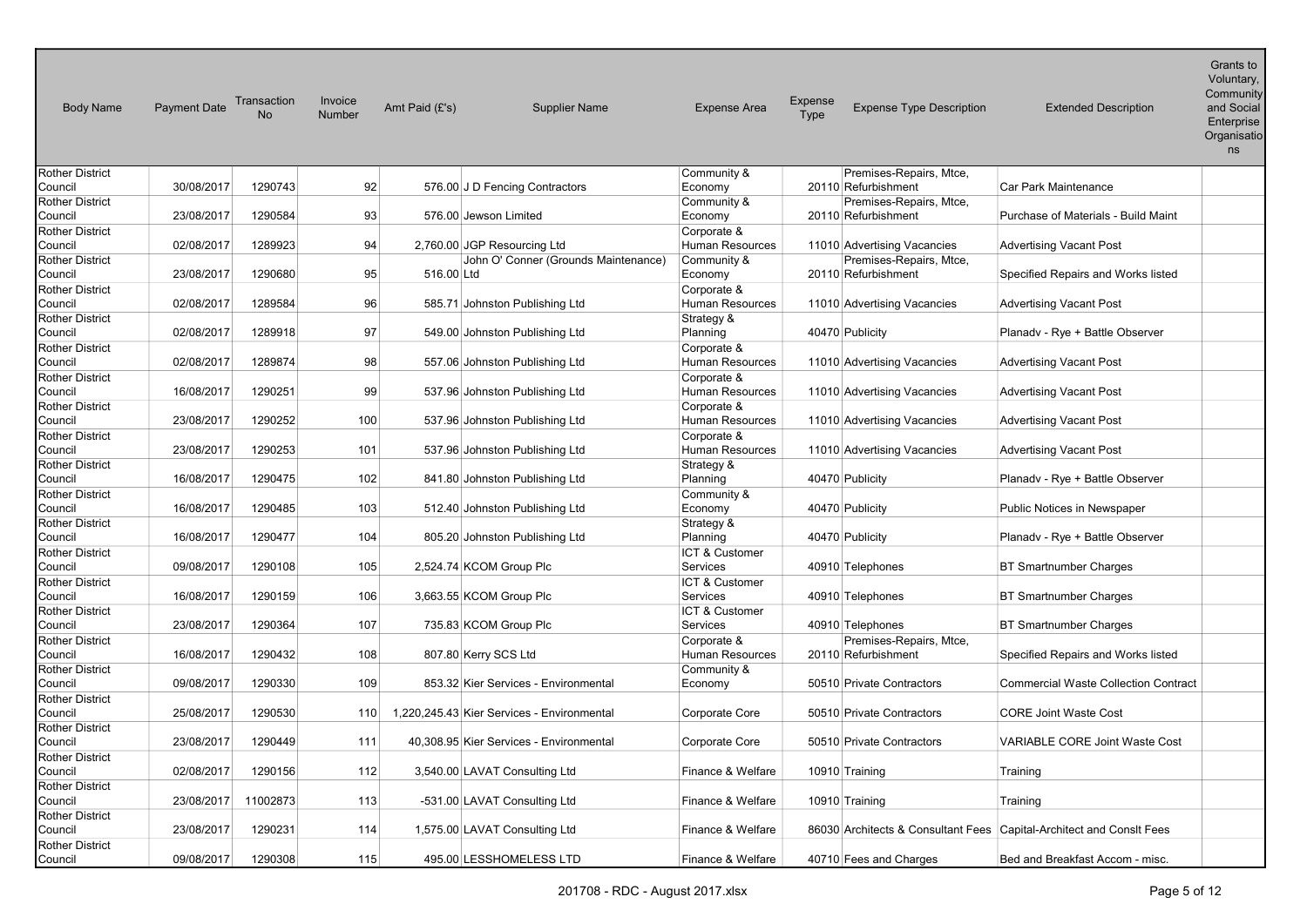| <b>Body Name</b>                  | <b>Payment Date</b> | Transaction | Invoice<br>Number | Amt Paid (£'s) | <b>Supplier Name</b>                         | <b>Expense Area</b>        | Expense<br><b>Expense Type Description</b><br>Type | <b>Extended Description</b>             | Grants to<br>Voluntary,<br>Community<br>and Social<br>Enterprise<br>Organisatio<br>ns |
|-----------------------------------|---------------------|-------------|-------------------|----------------|----------------------------------------------|----------------------------|----------------------------------------------------|-----------------------------------------|---------------------------------------------------------------------------------------|
| <b>Rother District</b>            |                     |             |                   |                |                                              |                            |                                                    |                                         |                                                                                       |
| Council                           | 09/08/2017          | 1290308     | 115               |                | 39.00 LESSHOMELESS LTD                       | Finance & Welfare          | 40710 Fees and Charges                             | Bed and Breakfast Accom - misc.         |                                                                                       |
| Rother District<br>Council        | 02/08/2017          | 1290068     | 116               |                | 2,206.20 LHS Locata (Housing Services) Ltd   | Finance & Welfare          | Subscriptions to<br>40750 Organisations            | Choice Based Letting Membership         |                                                                                       |
| Rother District                   |                     |             |                   |                |                                              |                            | Subscriptions to                                   |                                         |                                                                                       |
| Council                           | 16/08/2017          | 1290069     | 117               |                | 1,500.00 LHS Locata (Housing Services) Ltd   | Finance & Welfare          | 40750 Organisations                                | Choice Based Letting Membership         |                                                                                       |
| <b>Rother District</b>            |                     |             |                   |                |                                              |                            |                                                    |                                         |                                                                                       |
| Council                           | 25/08/2017          | 1290569     | 118               |                | 781.86 Lloyds Bank                           | Finance & Welfare          | 40710 Fees and Charges                             | <b>Bank Charges</b>                     |                                                                                       |
| <b>Rother District</b>            |                     |             |                   |                |                                              |                            |                                                    |                                         |                                                                                       |
| Council                           | 25/08/2017          | 1290571     | 119               |                | 1,376.14 Lloyds Bank                         | Finance & Welfare          | 40710 Fees and Charges                             | <b>Bank Charges</b>                     |                                                                                       |
| <b>Rother District</b>            |                     |             |                   |                |                                              |                            |                                                    |                                         |                                                                                       |
| Council                           | 25/08/2017          | 1290573     | 120               |                | 1,828.83 Lloyds Bank                         | Finance & Welfare          | 40710 Fees and Charges                             | <b>Bank Charges</b>                     |                                                                                       |
| <b>Rother District</b>            |                     |             |                   |                |                                              | Community &                |                                                    |                                         |                                                                                       |
| Council                           | 25/08/2017          | 1290721     | 121               |                | 45.00 Lloyds Bank                            | Economy                    | 40450 Advertising                                  | Advertising in Newspapers/Magazine      |                                                                                       |
| <b>Rother District</b><br>Council | 25/08/2017          | 1290721     | 121               |                | 183.89 Lloyds Bank                           | ICT & Customer<br>Services | Photocopy Paper (PRINT<br>40530 ROOM ONLY)         | Wide Format Consumables                 |                                                                                       |
| <b>Rother District</b>            |                     |             |                   |                |                                              | Community &                |                                                    |                                         |                                                                                       |
| Council                           | 25/08/2017          | 1290721     | 121               |                | 2.98 Lloyds Bank                             | Economy                    | 40920 Mobile Phones                                | Amenities - Mobile Phone Charges        |                                                                                       |
| <b>Rother District</b>            |                     |             |                   |                |                                              | Community &                |                                                    |                                         |                                                                                       |
| Council                           | 25/08/2017          | 1290721     | 121               |                | 153.54 Lloyds Bank                           | Economy                    | 40920 Mobile Phones                                | Amenities - Mobile Phone Charges        |                                                                                       |
| Rother District                   |                     |             |                   |                |                                              | <b>ICT &amp; Customer</b>  | Computer Licences (IT TO                           |                                         |                                                                                       |
| Council                           | 25/08/2017          | 1290721     | 121               |                | 124.66 Lloyds Bank                           | Services                   | 41140 BUY ONLY)                                    | Domain Name Renewal                     |                                                                                       |
| <b>Rother District</b>            |                     |             |                   |                |                                              | ICT & Customer             |                                                    |                                         |                                                                                       |
| Council                           | 25/08/2017          | 1290721     | 121               |                | 69.60 Lloyds Bank                            | Services                   | 50510 Private Contractors                          | Work by Outside Contractors             |                                                                                       |
| Rother District<br>Council        | 25/08/2017          | 1290576     | 122               |                | 933.76 Lloyds Bank                           | Finance & Welfare          | 40710 Fees and Charges                             | <b>Bank Charges</b>                     |                                                                                       |
| <b>Rother District</b>            |                     |             |                   |                |                                              |                            |                                                    |                                         |                                                                                       |
| Council                           | 25/08/2017          | 1290730     | 123               |                | 693.56 Lloyds Bank                           | Finance & Welfare          | 40710 Fees and Charges                             | <b>Bank Charges</b>                     |                                                                                       |
| <b>Rother District</b>            |                     |             |                   |                |                                              |                            |                                                    |                                         |                                                                                       |
| Council                           | 25/08/2017          | 1290734     | 124               |                | 1,110.35 Lloyds Bank                         | Finance & Welfare          | 40710 Fees and Charges                             | <b>Bank Charges</b>                     |                                                                                       |
| Rother District                   |                     |             |                   |                |                                              | Community &                | Premises-Repairs, Mtce,                            |                                         |                                                                                       |
| Council                           | 09/08/2017          | 1290027     | 125               |                | 630.00 M Taylor                              | Economy                    | 20110 Refurbishment                                | Parks-Landscaping Works                 |                                                                                       |
| <b>Rother District</b>            |                     |             |                   |                |                                              | Environmental              |                                                    |                                         |                                                                                       |
| Council                           | 09/08/2017          | 1290344     | 126               |                | 2,745.00 Michael Hills Associates            | Health                     | 50530 Other Third Party Payments                   | <b>EnvH- Food Analysis</b>              |                                                                                       |
| <b>Rother District</b><br>Council | 30/08/2017          | 1290771     | 127               |                | 682.50 Mr M Prichard                         | Finance & Welfare          | 50530 Other Third Party Payments                   | <b>Consultancy Service per Contract</b> |                                                                                       |
| <b>Rother District</b>            |                     |             |                   |                |                                              |                            |                                                    |                                         |                                                                                       |
| Council                           | 25/08/2017          | 1290729     | 128               |                | 1,200.00 Mr R B & Mrs S A Beswick            | Finance & Welfare          | 40710 Fees and Charges                             | Rent in Advance for Homeless            |                                                                                       |
| <b>Rother District</b>            |                     |             |                   |                | NCC Services Ltd (T/A NCC Group              | ICT & Customer             | Computer Licences (IT TO                           |                                         |                                                                                       |
| Council                           | 16/08/2017          | 1290448     | 129               |                | 756.00 Escrow Ltd)                           | Services                   | 41140 BUY ONLY)                                    | Advance Pay ESCROW Agreement            |                                                                                       |
| <b>Rother District</b>            |                     |             |                   |                |                                              |                            |                                                    |                                         |                                                                                       |
| Council                           | 02/08/2017          | 1290210     | 130               |                | 6,000.00 Northgate Public Services (UK) Ltd  | Finance & Welfare          | 86210 Software Purchase                            | Purchase of Computer Software           |                                                                                       |
| <b>Rother District</b>            |                     |             |                   |                |                                              |                            |                                                    |                                         |                                                                                       |
| Council                           | 02/08/2017          | 1290211     | 131               |                | 30,000.00 Northgate Public Services (UK) Ltd | Finance & Welfare          | 86210 Software Purchase                            | Purchase of Computer Software           |                                                                                       |
| <b>Rother District</b>            | 09/08/2017          |             |                   |                |                                              |                            |                                                    |                                         |                                                                                       |
| Council<br><b>Rother District</b> |                     | 1290208     | 132               |                | 2,640.00 Northgate Public Services (UK) Ltd  | Finance & Welfare          | 86210 Software Purchase                            | Purchase of Computer Software           |                                                                                       |
| Council                           | 16/08/2017          | 1290435     | 133               |                | 660.00 Northgate Public Services (UK) Ltd    | Finance & Welfare          | 86210 Software Purchase                            | Purchase of Computer Software           |                                                                                       |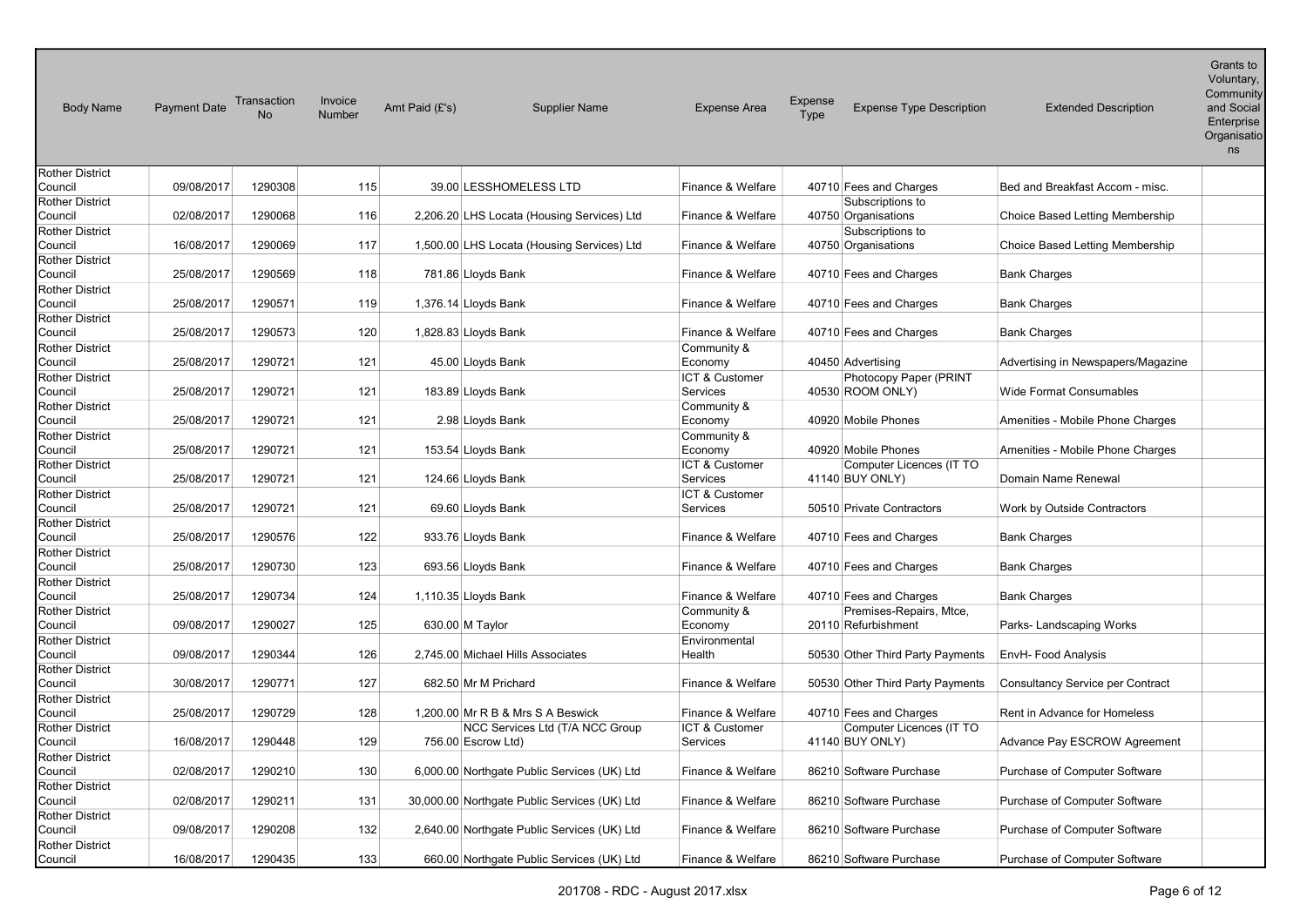| <b>Body Name</b>       | <b>Payment Date</b> | Transaction<br><b>No</b> | Invoice<br>Number | Amt Paid (£'s)                            | <b>Supplier Name</b> | <b>Expense Area</b>    | Expense<br>Type | <b>Expense Type Description</b>                      | <b>Extended Description</b>        | Grants to<br>Voluntary,<br>Community<br>and Social<br>Enterprise<br>Organisatio<br>ns |
|------------------------|---------------------|--------------------------|-------------------|-------------------------------------------|----------------------|------------------------|-----------------|------------------------------------------------------|------------------------------------|---------------------------------------------------------------------------------------|
| <b>Rother District</b> |                     |                          |                   |                                           |                      | Corporate &            |                 |                                                      |                                    |                                                                                       |
| Council                | 02/08/2017          | 1290144                  | 134               | 834.00 Ocean Media Group Ltd              |                      | <b>Human Resources</b> |                 | 11010 Advertising Vacancies                          | <b>Advertising Vacant Post</b>     |                                                                                       |
| <b>Rother District</b> |                     |                          |                   |                                           |                      | ICT & Customer         |                 | Computer Licences (IT TO                             |                                    |                                                                                       |
| Council                | 23/08/2017          | 1290276                  | 135               | 33,396.88 Ocella Ltd                      |                      | Services               |                 | 41140 BUY ONLY)                                      | Advance Pay OCELLA Maintenance     |                                                                                       |
| <b>Rother District</b> |                     |                          |                   |                                           |                      | Strategy &             |                 | <b>Additional Computer</b>                           |                                    |                                                                                       |
| Council                | 16/08/2017          | 1290461                  | 136               | 2,280.00 Ocella Ltd                       |                      | Planning               |                 | 41110 Equipment                                      | <b>OCELLA Amendments/Upgrading</b> |                                                                                       |
| Rother District        |                     |                          |                   |                                           |                      |                        |                 |                                                      |                                    |                                                                                       |
| Council                | 09/08/2017          | 1290391                  | 137               | 133,000.00 Optivo                         |                      | Finance & Welfare      |                 | 89300 Housing Development Grant                      | Housing Development Grant - S106   |                                                                                       |
| <b>Rother District</b> |                     |                          |                   |                                           |                      | Corporate &            |                 |                                                      |                                    |                                                                                       |
| Council                | 25/08/2017          | 1290741                  | 138               | 1,031.16 Pitney Bowes Finance Limited     |                      | Human Resources        |                 | 99010 Stock Accounts                                 | Town Hall Franking Machine         |                                                                                       |
| Rother District        |                     |                          |                   |                                           |                      | Corporate &            |                 |                                                      |                                    |                                                                                       |
| Council                | 16/08/2017          | 1290478                  | 139               | 4,040.00 Pitney Bowes Purchase Power      |                      | <b>Human Resources</b> |                 | 99010 Stock Accounts                                 | Town Hall Franking Machine         |                                                                                       |
| <b>Rother District</b> |                     |                          |                   |                                           |                      |                        |                 | <b>Contributions Unapplied</b>                       |                                    |                                                                                       |
| Council                | 09/08/2017          | 1290374                  | 140               | 41,435.58 Playsafe Playgorunds Ltd        |                      | Finance & Welfare      |                 | 98320 Account                                        | S106 Ambers Rise Play Space        |                                                                                       |
| Rother District        |                     |                          |                   |                                           |                      |                        |                 | <b>Contributions Unapplied</b>                       |                                    |                                                                                       |
| Council                | 30/08/2017          | 1290762                  | 141               | 2,180.82 Playsafe Playgorunds Ltd         |                      | Finance & Welfare      |                 | 98320 Account                                        | S106 Ambers Rise Play Space        |                                                                                       |
| <b>Rother District</b> |                     |                          |                   |                                           |                      | ICT & Customer         |                 | Photocopy Paper (PRINT                               |                                    |                                                                                       |
| Council                | 09/08/2017          | 1290110                  | 142               | 99.36 Premier Paper Group Ltd             |                      | Services               |                 | 40530 ROOM ONLY)                                     | <b>NCR Precollated 3 Part</b>      |                                                                                       |
| Rother District        |                     |                          |                   |                                           |                      | ICT & Customer         |                 | Photocopy Paper (PRINT                               |                                    |                                                                                       |
| Council                | 09/08/2017          | 1290110                  | 142               | 119.47 Premier Paper Group Ltd            |                      | Services               |                 | 40530 ROOM ONLY)                                     | White Board SRA2                   |                                                                                       |
| <b>Rother District</b> |                     |                          |                   |                                           |                      | ICT & Customer         |                 | Photocopy Paper (PRINT                               |                                    |                                                                                       |
| Council                | 09/08/2017          | 1290110                  | 142               | 516.55 Premier Paper Group Ltd            |                      | Services               |                 | 40530 ROOM ONLY)                                     | Colour Copy Paper SRA3             |                                                                                       |
| <b>Rother District</b> |                     |                          |                   |                                           |                      |                        |                 |                                                      |                                    |                                                                                       |
| Council                | 23/08/2017          | 1290688                  | 143               | 6,760.00 Premiere Projects Ltd            |                      | Finance & Welfare      |                 | 89200 DFG Assistance                                 | <b>Disabled Facilities Grant</b>   |                                                                                       |
| <b>Rother District</b> |                     |                          |                   |                                           |                      |                        |                 |                                                      |                                    |                                                                                       |
| Council                | 30/08/2017          | 1290807                  | 144               | 1,550.00 Prestige Stairlifts Ltd          |                      | Finance & Welfare      |                 | 89200 DFG Assistance                                 | <b>Disabled Facilities Grant</b>   |                                                                                       |
| Rother District        |                     |                          |                   |                                           |                      | Corporate &            |                 |                                                      |                                    |                                                                                       |
| Council                | 23/08/2017          | 1290682                  | 145               | 14,436.72 Print Image Facilities LLP      |                      | Human Resources        |                 | 40410 Printing (Non Print Room)                      | Printing (Not from RDC Print Room) |                                                                                       |
| <b>Rother District</b> |                     |                          |                   |                                           |                      | Community &            |                 |                                                      |                                    |                                                                                       |
| Council                | 16/08/2017          | 1290377                  | 146               | 846.00 R French and Son Ltd               |                      | Economy                |                 | 40110 Tools & Specialist Equipment Purchase of Tools |                                    |                                                                                       |
| Rother District        |                     |                          |                   |                                           |                      | Corporate &            |                 |                                                      |                                    |                                                                                       |
| Council                | 16/08/2017          | 1290393                  | 147               | 3,600.00 Red Bullet Web Design Limited    |                      | <b>Human Resources</b> |                 | 50530 Other Third Party Payments                     | new website purchase               |                                                                                       |
| Rother District        |                     |                          |                   |                                           |                      |                        |                 |                                                      |                                    |                                                                                       |
| Council                | 09/08/2017          | 1290182                  | 148               | 1,395.80 Redmere Lodge                    |                      | Finance & Welfare      |                 | 40710 Fees and Charges                               | Bed and Breakfast Accom - misc.    |                                                                                       |
| Rother District        |                     |                          |                   |                                           |                      |                        |                 |                                                      |                                    |                                                                                       |
| Council                | 09/08/2017          | 1290186                  | 149               | 1,703.80 Redmere Lodge                    |                      | Finance & Welfare      |                 | 40710 Fees and Charges                               | Bed and Breakfast Accom - misc.    |                                                                                       |
| <b>Rother District</b> |                     |                          |                   |                                           |                      |                        |                 |                                                      |                                    |                                                                                       |
| Council                | 09/08/2017          | 1290188                  | 150               | 997.00 Redmere Lodge                      |                      | Finance & Welfare      |                 | 40710 Fees and Charges                               | Bed and Breakfast Accom - misc.    |                                                                                       |
| Rother District        |                     |                          |                   |                                           |                      |                        |                 |                                                      |                                    |                                                                                       |
| Council                | 23/08/2017          | 1290660                  | 151               | 697.90 Redmere Lodge                      |                      | Finance & Welfare      |                 | 40710 Fees and Charges                               | Bed and Breakfast Accom - misc.    |                                                                                       |
| Rother District        |                     |                          |                   |                                           |                      |                        |                 |                                                      |                                    |                                                                                       |
| Council                | 23/08/2017          | 1290661                  | 152               | 851.90 Redmere Lodge                      |                      | Finance & Welfare      |                 | 40710 Fees and Charges                               | Bed and Breakfast Accom - misc.    |                                                                                       |
| <b>Rother District</b> |                     |                          |                   |                                           |                      |                        |                 |                                                      |                                    |                                                                                       |
| Council                | 23/08/2017          | 1290662                  | 153               | 613.90 Redmere Lodge                      |                      | Finance & Welfare      |                 | 40710 Fees and Charges                               | Bed and Breakfast Accom - misc.    |                                                                                       |
| Rother District        |                     |                          |                   |                                           |                      | Corporate &            |                 |                                                      |                                    |                                                                                       |
| Council                | 30/08/2017          | 1290810                  | 154               | 1,978.80 Relaxa UK Ltd                    |                      | Human Resources        |                 | 10910 Training                                       | Training                           |                                                                                       |
| <b>Rother District</b> |                     |                          |                   |                                           |                      | Community &            |                 | <b>Crime and Community</b>                           |                                    |                                                                                       |
| Council                | 23/08/2017          | 1290705                  | 155               | 2,123.00 Robertsbridge Childrens Services |                      | Economy                |                 | 42100 Initiatives                                    | <b>Crime Prevention Initiative</b> |                                                                                       |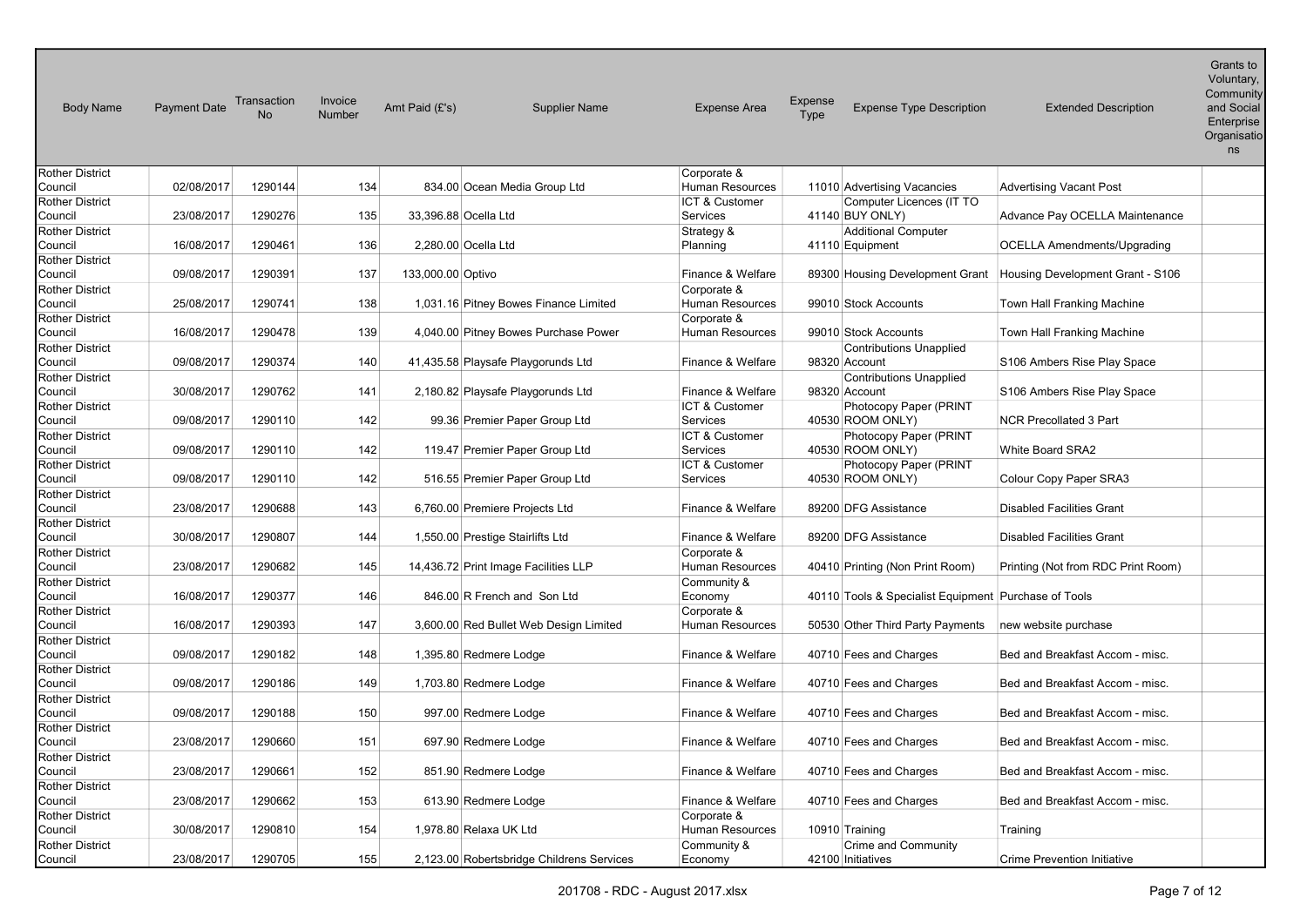| <b>Body Name</b>                  | Payment Date | Transaction<br><b>No</b> | Invoice<br>Number | Amt Paid (£'s) | <b>Supplier Name</b>                            | <b>Expense Area</b>    | Expense<br><b>Expense Type Description</b><br><b>Type</b> | <b>Extended Description</b>     | Grants to<br>Voluntary,<br>Community<br>and Social<br>Enterprise<br>Organisatio<br>ns |
|-----------------------------------|--------------|--------------------------|-------------------|----------------|-------------------------------------------------|------------------------|-----------------------------------------------------------|---------------------------------|---------------------------------------------------------------------------------------|
| <b>Rother District</b>            |              |                          |                   |                |                                                 | Community &            |                                                           |                                 |                                                                                       |
| Council                           | 16/08/2017   | 1290458                  | 156               |                | 1,200.00 RX Architects Ltd                      | Economy                | 50510 Private Contractors                                 | Work by Outside Contractors     |                                                                                       |
| <b>Rother District</b><br>Council | 02/08/2017   | 1289947                  | 157               |                | 504.00 Saffron HMO Ltd                          | Finance & Welfare      | 40710 Fees and Charges                                    | Bed and Breakfast Accom - misc. |                                                                                       |
| <b>Rother District</b>            |              |                          |                   |                |                                                 | Community &            |                                                           | Sports Development -SPORT       |                                                                                       |
| Council                           | 09/08/2017   | 1290085                  | 158               |                | 1,758.85 Scan Computers International Ltd       | Economy                | 50410 Grants - Other Organisations                        | <b>ENGLAND Project</b>          | Yes                                                                                   |
| Rother District                   |              |                          |                   |                |                                                 | Community &            |                                                           |                                 |                                                                                       |
| Council                           | 02/08/2017   | 1290140                  | 159               |                | 606.81 Scottish Water Business Stream Limited   | Economy                | 20410 Premises-Water                                      | <b>Water Charges</b>            |                                                                                       |
| Rother District                   |              |                          |                   |                |                                                 | Community &            |                                                           |                                 |                                                                                       |
| Council                           | 02/08/2017   | 1290140                  | 159               |                | 273.90 Scottish Water Business Stream Limited   | Economy                | 20410 Premises-Water                                      | <b>Water Charges</b>            |                                                                                       |
| Rother District                   |              |                          |                   |                |                                                 | Community &            |                                                           |                                 |                                                                                       |
| Council                           | 02/08/2017   | 1290140                  | 159               |                | 1,075.25 Scottish Water Business Stream Limited | Economy                | 20510 Premises-Sewerage                                   | Sewage Charges                  |                                                                                       |
| Rother District                   |              |                          |                   |                |                                                 | Community &            |                                                           |                                 |                                                                                       |
| Council                           | 02/08/2017   | 1290140                  | 159               |                | 468.79 Scottish Water Business Stream Limited   | Economy                | 20510 Premises-Sewerage                                   | Sewage Charges                  |                                                                                       |
| <b>Rother District</b>            |              |                          |                   |                |                                                 | Community &            |                                                           |                                 |                                                                                       |
| Council                           | 16/08/2017   | 1290402                  | 160               |                | 13,500.00 Shining Lights                        | Economy                | 40710 Fees and Charges                                    | <b>Bexhill Christmas Lights</b> |                                                                                       |
| Rother District<br>Council        | 09/08/2017   | 1290324                  | 161               |                | 504.00 Solutions Accommodation Providers Ltd    | Finance & Welfare      | 40710 Fees and Charges                                    | Bed and Breakfast Accom - misc. |                                                                                       |
| <b>Rother District</b>            |              |                          |                   |                |                                                 |                        |                                                           |                                 |                                                                                       |
| Council                           | 16/08/2017   | 1290489                  | 162               |                | 588.00 Solutions Accommodation Providers Ltd    | Finance & Welfare      | 40710 Fees and Charges                                    | Bed and Breakfast Accom - misc. |                                                                                       |
| Rother District                   |              |                          |                   |                |                                                 |                        |                                                           |                                 |                                                                                       |
| Council                           | 23/08/2017   | 1290619                  | 163               |                | 588.00 Solutions Accommodation Providers Ltd    | Finance & Welfare      | 40710 Fees and Charges                                    | Bed and Breakfast Accom - misc. |                                                                                       |
| <b>Rother District</b>            |              |                          |                   |                |                                                 |                        |                                                           |                                 |                                                                                       |
| Council                           | 23/08/2017   | 1290620                  | 164               |                | 504.00 Solutions Accommodation Providers Ltd    | Finance & Welfare      | 40710 Fees and Charges                                    | Bed and Breakfast Accom - misc. |                                                                                       |
| <b>Rother District</b>            |              |                          |                   |                |                                                 |                        |                                                           |                                 |                                                                                       |
| Council                           | 30/08/2017   | 1290774                  | 165               |                | 588.00 Solutions Accommodation Providers Ltd    | Finance & Welfare      | 40710 Fees and Charges                                    | Bed and Breakfast Accom - misc. |                                                                                       |
| Rother District                   |              |                          |                   |                |                                                 |                        |                                                           |                                 |                                                                                       |
| Council                           | 30/08/2017   | 1290775                  | 166               |                | 504.00 Solutions Accommodation Providers Ltd    | Finance & Welfare      | 40710 Fees and Charges                                    | Bed and Breakfast Accom - misc. |                                                                                       |
| Rother District                   |              |                          |                   |                |                                                 | ICT & Customer         | Subscriptions to                                          |                                 |                                                                                       |
| Council                           | 09/08/2017   | 1290105                  | 167               |                | 600.00 South East Employers                     | Services               | 40750 Organisations                                       | Corporate Membership of CMA     |                                                                                       |
| <b>Rother District</b><br>Council | 09/08/2017   | 1290258                  | 168               |                | 546.53 South East Water Ltd                     | Community &<br>Economy | 20410 Premises-Water                                      | <b>Water Charges</b>            |                                                                                       |
| <b>Rother District</b>            |              |                          |                   |                |                                                 | Community &            |                                                           |                                 |                                                                                       |
| Council                           | 09/08/2017   | 1290258                  | 168               |                | 136.63 South East Water Ltd                     | Economy                | 20410 Premises-Water                                      | <b>Water Charges</b>            |                                                                                       |
| Rother District                   |              |                          |                   |                |                                                 | Community &            |                                                           |                                 |                                                                                       |
| Council                           | 25/08/2017   | 1290535                  | 169               |                | 930.00 Southern Energy Solutions Ltd            | Economy                | 40720 Default Works                                       | Default Works (Housing)         |                                                                                       |
| <b>Rother District</b>            |              |                          |                   |                |                                                 |                        |                                                           |                                 |                                                                                       |
| Council                           | 02/08/2017   | 1290191                  | 170               |                | 812.50 Specialist Care UK Group Ltd             | Finance & Welfare      | 40710 Fees and Charges                                    | Bed and Breakfast Accom - misc. |                                                                                       |
| Rother District                   |              |                          |                   |                |                                                 |                        |                                                           |                                 |                                                                                       |
| Council                           | 09/08/2017   | 1290322                  | 171               |                | 700.00 Specialist Care UK Group Ltd             | Finance & Welfare      | 40710 Fees and Charges                                    | Bed and Breakfast Accom - misc. |                                                                                       |
| Rother District                   |              |                          |                   |                |                                                 |                        |                                                           |                                 |                                                                                       |
| Council                           | 23/08/2017   | 1290635                  | 172               |                | 937.50 Specialist Care UK Group Ltd             | Finance & Welfare      | 40710 Fees and Charges                                    | Bed and Breakfast Accom - misc. |                                                                                       |
| Rother District<br>Council        | 23/08/2017   | 1290613                  | 173               |                |                                                 | Finance & Welfare      |                                                           | Bed and Breakfast Accom - misc. |                                                                                       |
| Rother District                   |              |                          |                   |                | 948.21 Specialist Care UK Group Ltd             |                        | 40710 Fees and Charges                                    |                                 |                                                                                       |
| Council                           | 30/08/2017   | 1290797                  | 174               |                | 941.07 Specialist Care UK Group Ltd             | Finance & Welfare      | 40710 Fees and Charges                                    | Bed and Breakfast Accom - misc. |                                                                                       |
| <b>Rother District</b>            |              |                          |                   |                |                                                 | ICT & Customer         |                                                           |                                 |                                                                                       |
| Council                           | 09/08/2017   | 1289878                  | 175               |                | 75.58 Staff Uniform Company                     | Services               | 40310 Clothing, Uniforms                                  | Womens Uniform-Skirt            |                                                                                       |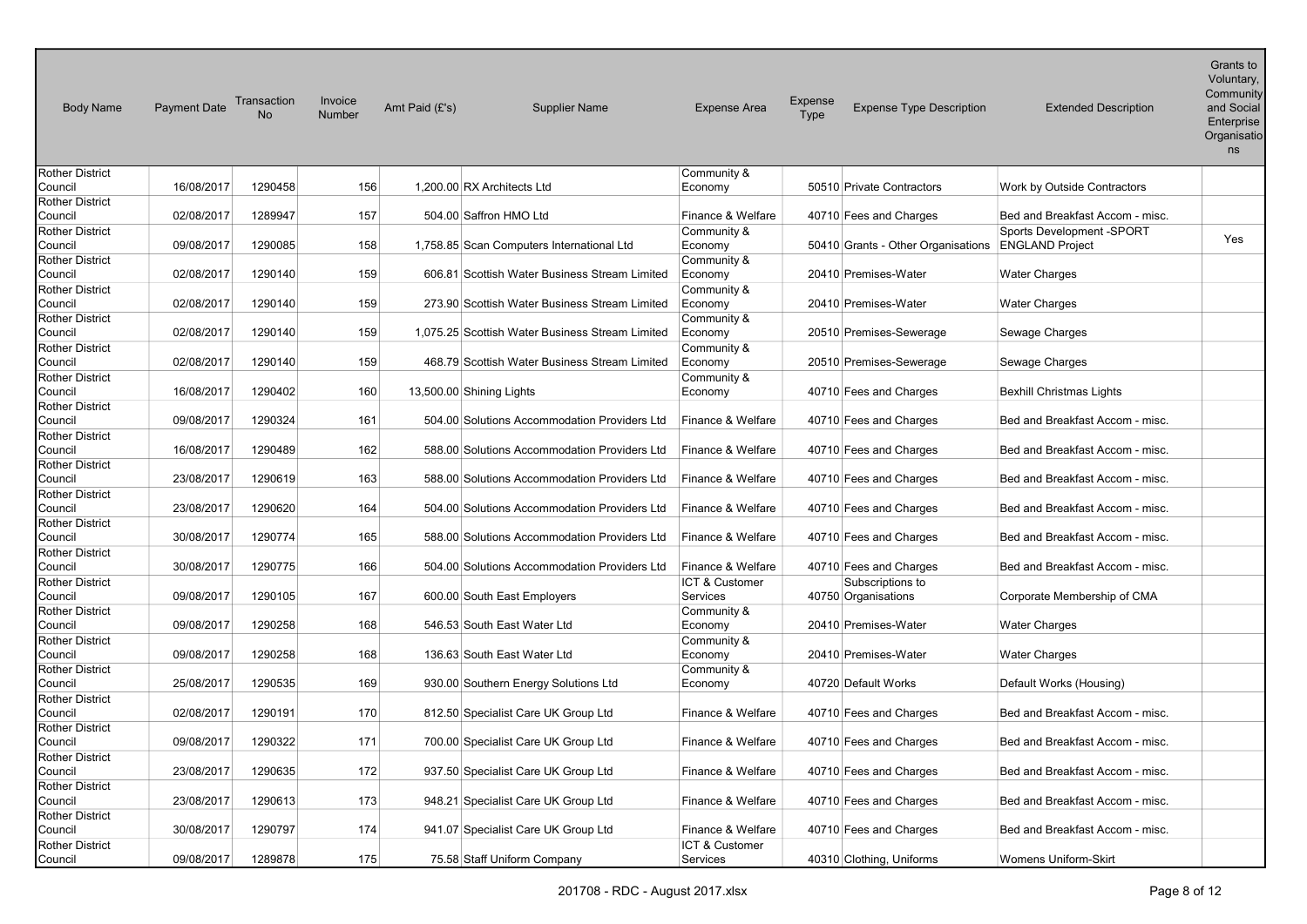| <b>Body Name</b>                  | <b>Payment Date</b> | Transaction<br><b>No</b> | Invoice<br><b>Number</b> | Amt Paid (£'s) | <b>Supplier Name</b>                                           | <b>Expense Area</b>        | Expense<br>Type | <b>Expense Type Description</b>                             | <b>Extended Description</b>             | שו פוווס וש<br>Voluntary,<br>Community<br>and Social<br>Enterprise<br>Organisatio<br>ns |
|-----------------------------------|---------------------|--------------------------|--------------------------|----------------|----------------------------------------------------------------|----------------------------|-----------------|-------------------------------------------------------------|-----------------------------------------|-----------------------------------------------------------------------------------------|
| <b>Rother District</b>            |                     |                          |                          |                |                                                                | ICT & Customer             |                 |                                                             |                                         |                                                                                         |
| Council                           | 09/08/2017          | 1289878                  | 175                      |                | 35.98 Staff Uniform Company                                    | Services                   |                 | 40310 Clothing, Uniforms                                    | <b>Womens Uniform-Blouse</b>            |                                                                                         |
| <b>Rother District</b>            |                     |                          |                          |                |                                                                | ICT & Customer             |                 |                                                             |                                         |                                                                                         |
| Council                           | 09/08/2017          | 1289878                  | 175                      |                | 37.19 Staff Uniform Company                                    | Services                   |                 | 40310 Clothing, Uniforms                                    | <b>Womens Uniform-Trousers</b>          |                                                                                         |
| <b>Rother District</b><br>Council | 09/08/2017          | 1289878                  | 175                      |                |                                                                | ICT & Customer<br>Services |                 |                                                             | <b>Womens Uniform-Coat</b>              |                                                                                         |
| <b>Rother District</b>            |                     |                          |                          |                | 460.25 Staff Uniform Company                                   | ICT & Customer             |                 | 40310 Clothing, Uniforms                                    |                                         |                                                                                         |
| Council                           | 09/08/2017          | 1289878                  | 175                      |                | 33.58 Staff Uniform Company                                    | Services                   |                 | 40310 Clothing, Uniforms                                    | <b>Mens Uniform-Shirt</b>               |                                                                                         |
| <b>Rother District</b>            |                     |                          |                          |                |                                                                | ICT & Customer             |                 |                                                             |                                         |                                                                                         |
| Council                           | 09/08/2017          | 1289878                  | 175                      |                | 47.98 Staff Uniform Company                                    | Services                   |                 | 40310 Clothing, Uniforms                                    | <b>Mens Uniform-Trousers</b>            |                                                                                         |
| Rother District                   |                     |                          |                          |                |                                                                | Community &                |                 | Premises-Repairs, Mtce,                                     |                                         |                                                                                         |
| Council                           | 16/08/2017          | 1290369                  | 176                      |                | 540.00 Stannah Lift Services Ltd                               | Economy                    |                 | 20110 Refurbishment                                         | Specified Repairs and Works listed      |                                                                                         |
| <b>Rother District</b>            |                     |                          |                          |                |                                                                | Corporate &                |                 |                                                             |                                         |                                                                                         |
| Council                           | 16/08/2017          | 1290416                  | 177                      |                | 780.00 Staywell Occupational Health Ltd                        | <b>Human Resources</b>     |                 | 50530 Other Third Party Payments                            | Occupational Health                     |                                                                                         |
| Rother District                   |                     |                          |                          |                |                                                                | Community &                |                 | Premises-Repairs, Mtce,                                     |                                         |                                                                                         |
| Council                           | 02/08/2017          | 1290030                  | 178                      |                | 1,110.36 Streetmaster (South Wales) Ltd                        | Economy                    |                 | 20110 Refurbishment                                         | Parks-Benches                           |                                                                                         |
| <b>Rother District</b>            |                     |                          |                          |                |                                                                | Community &                |                 |                                                             |                                         |                                                                                         |
| Council                           | 02/08/2017          | 1290030                  | 178                      |                | 122.40 Streetmaster (South Wales) Ltd                          | Economy                    |                 | 40110 Tools & Specialist Equipment Carriage/Handling Charge |                                         |                                                                                         |
| <b>Rother District</b>            |                     |                          |                          |                |                                                                | Community &                |                 | Premises-Repairs, Mtce,                                     |                                         |                                                                                         |
| Council                           | 09/08/2017          | 1290209                  | 179                      |                | 462.00 Streetmaster (South Wales) Ltd                          | Economy                    |                 | 20110 Refurbishment                                         | Parks-Benches                           |                                                                                         |
| <b>Rother District</b>            |                     |                          |                          |                |                                                                | Community &                |                 |                                                             |                                         |                                                                                         |
| Council                           | 09/08/2017          | 1290209                  | 179                      |                | 60.00 Streetmaster (South Wales) Ltd                           | Economy                    |                 | 40710 Fees and Charges                                      | Carriage of Supplies                    |                                                                                         |
| Rother District                   |                     |                          |                          |                |                                                                | Community &                |                 |                                                             | Sports Development -SPORT               | Yes                                                                                     |
| Council                           | 02/08/2017          | 1290071                  | 180                      |                | 500.00 Sussex Cricket Foundation                               | Economy                    |                 | 50410 Grants - Other Organisations                          | <b>ENGLAND Project</b>                  |                                                                                         |
| <b>Rother District</b>            | 16/08/2017          | 11002847                 | 181                      |                | TalkTalk Communications Ltd T/A<br>-3,743.17 TalkTalk Business | ICT & Customer<br>Services |                 |                                                             | <b>Leased Line Rental</b>               |                                                                                         |
| Council<br><b>Rother District</b> |                     |                          |                          |                | TalkTalk Communications Ltd T/A                                | <b>ICT &amp; Customer</b>  |                 | 40910 Telephones                                            |                                         |                                                                                         |
| Council                           | 16/08/2017          | 1287495                  | 182                      |                | 1.975.57 TalkTalk Business                                     | Services                   |                 | 40910 Telephones                                            | <b>Leased Line Rental</b>               |                                                                                         |
| <b>Rother District</b>            |                     |                          |                          |                | TalkTalk Communications Ltd T/A                                | ICT & Customer             |                 |                                                             |                                         |                                                                                         |
| Council                           | 16/08/2017          | 1288837                  | 183                      |                | 692.40 TalkTalk Business                                       | Services                   |                 | 40910 Telephones                                            | Leased Line Rental                      |                                                                                         |
| <b>Rother District</b>            |                     |                          |                          |                | TalkTalk Communications Ltd T/A                                | <b>ICT &amp; Customer</b>  |                 |                                                             |                                         |                                                                                         |
| Council                           | 23/08/2017          | 1290716                  | 184                      |                | 692.40 TalkTalk Business                                       | Services                   |                 | 40910 Telephones                                            | Leased Line Rental                      |                                                                                         |
| <b>Rother District</b>            |                     |                          |                          |                |                                                                |                            |                 |                                                             | The Clevedon Ct BandB49-53Warrior       |                                                                                         |
| Council                           | 09/08/2017          | 1290309                  | 185                      |                | 119.87 The Clevedon Court Hotel                                | Finance & Welfare          |                 | 40710 Fees and Charges                                      | ls                                      |                                                                                         |
| <b>Rother District</b>            |                     |                          |                          |                |                                                                |                            |                 |                                                             |                                         |                                                                                         |
| Council                           | 09/08/2017          | 1290309                  | 185                      |                | 400.11 The Clevedon Court Hotel                                | Finance & Welfare          |                 | 40710 Fees and Charges                                      | The Clevedon Ct - No Vat on 80%         |                                                                                         |
| <b>Rother District</b>            |                     |                          |                          |                |                                                                |                            |                 |                                                             | The Clevedon Ct BandB49-53Warrior       |                                                                                         |
| Council                           | 23/08/2017          | 1290658                  | 186                      |                | 119.87 The Clevedon Court Hotel                                | Finance & Welfare          |                 | 40710 Fees and Charges                                      | l S                                     |                                                                                         |
| <b>Rother District</b>            |                     |                          |                          |                |                                                                |                            |                 |                                                             |                                         |                                                                                         |
| Council                           | 23/08/2017          | 1290658                  | 186                      |                | 400.11 The Clevedon Court Hotel                                | Finance & Welfare          |                 | 40710 Fees and Charges                                      | The Clevedon Ct - No Vat on 80%         |                                                                                         |
| <b>Rother District</b>            | 23/08/2017          | 1290687                  |                          |                |                                                                |                            |                 |                                                             | The Clevedon Ct BandB49-53Warrior<br>ls |                                                                                         |
| Council<br><b>Rother District</b> |                     |                          | 187                      |                | 119.87 The Clevedon Court Hotel                                | Finance & Welfare          |                 | 40710 Fees and Charges                                      |                                         |                                                                                         |
| Council                           | 23/08/2017          | 1290687                  | 187                      |                | 400.11 The Clevedon Court Hotel                                | Finance & Welfare          |                 | 40710 Fees and Charges                                      | The Clevedon Ct - No Vat on 80%         |                                                                                         |
| Rother District                   |                     |                          |                          |                | The Fountain Workshop (Maintenance)                            | Community &                |                 |                                                             |                                         |                                                                                         |
| Council                           | 16/08/2017          | 1290456                  | 188                      | 1,323.90 Ltd   |                                                                | Economy                    |                 | 50510 Private Contractors                                   | Water Feature Maintenance               |                                                                                         |
| <b>Rother District</b>            |                     |                          |                          |                |                                                                |                            |                 |                                                             |                                         |                                                                                         |
| Council                           | 23/08/2017          | 1290580                  | 189                      |                | 1,200.00 The Property Cafe                                     | Finance & Welfare          |                 | 40710 Fees and Charges                                      | Rent in Advance for Homeless            |                                                                                         |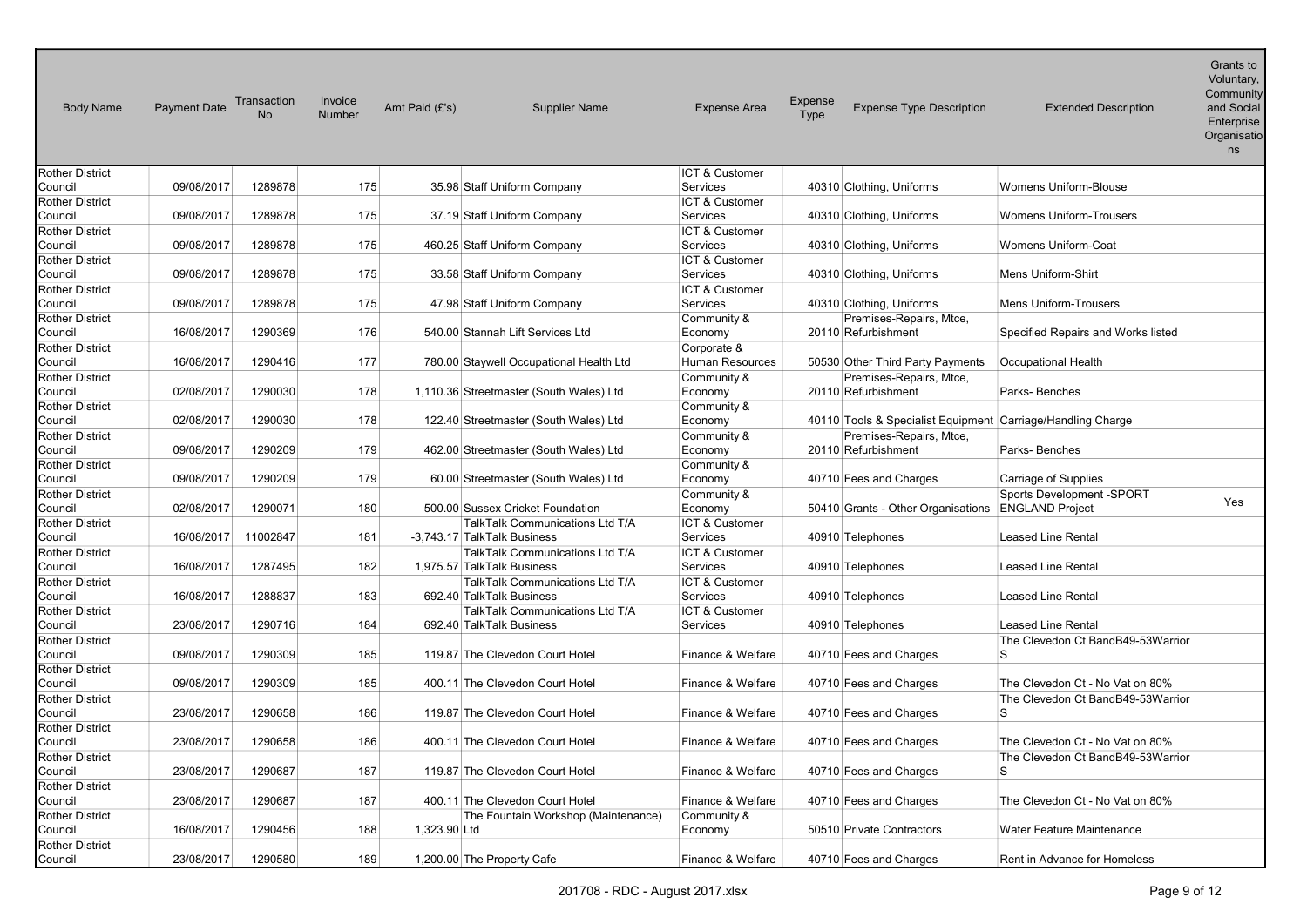| <b>Body Name</b>                  | <b>Payment Date</b> | Transaction<br><b>No</b> | Invoice<br><b>Number</b> | Amt Paid $(E's)$ | <b>Supplier Name</b>                                             | <b>Expense Area</b>            | Expense<br>Type | <b>Expense Type Description</b>                          | <b>Extended Description</b>       | Uranio iu<br>Voluntary,<br>Community<br>and Social<br>Enterprise<br>Organisatio<br>ns |
|-----------------------------------|---------------------|--------------------------|--------------------------|------------------|------------------------------------------------------------------|--------------------------------|-----------------|----------------------------------------------------------|-----------------------------------|---------------------------------------------------------------------------------------|
| <b>Rother District</b>            |                     |                          |                          |                  |                                                                  | Community &                    |                 | Premises-Repairs, Mtce,                                  |                                   |                                                                                       |
| Council                           | 23/08/2017          | 1290589                  | 190                      |                  | 1,602.00 UK Power Networks (Operations) Ltd                      | Economy                        |                 | 20110 Refurbishment                                      | <b>Lighting Repairs</b>           |                                                                                       |
| <b>Rother District</b>            |                     |                          |                          |                  |                                                                  |                                |                 |                                                          |                                   |                                                                                       |
| Council                           | 09/08/2017          | 1290375                  | 191                      |                  | 3,925.00 University of Greenwich                                 | Corporate Core                 |                 | 42000 Partnership Projects                               | <b>CLIENT Joint Waste Cost</b>    |                                                                                       |
| <b>Rother District</b>            |                     |                          |                          |                  |                                                                  |                                |                 |                                                          |                                   |                                                                                       |
| Council<br><b>Rother District</b> | 16/08/2017          | 1290430                  | 192                      |                  | 3.215.82 Virtual Mail Room Ltd                                   | Finance & Welfare              |                 | 40810 Postages                                           | Postages - Virtual Mail Room      |                                                                                       |
| Council                           | 16/08/2017          | 1290430                  | 192                      |                  | 3.215.82 Virtual Mail Room Ltd                                   | Finance & Welfare              |                 | 40810 Postages                                           | Postages - Virtual Mail Room      |                                                                                       |
| <b>Rother District</b>            |                     |                          |                          |                  |                                                                  | ICT & Customer                 |                 |                                                          |                                   |                                                                                       |
| Council                           | 16/08/2017          | 1290482                  | 193                      |                  | 3,542.12 Vodafone Limited                                        | Services                       |                 | 40910 Telephones                                         | Leased Line Rental                |                                                                                       |
| <b>Rother District</b>            |                     |                          |                          |                  | Water Centres Ltd t/a Premier Service &                          |                                |                 |                                                          |                                   |                                                                                       |
| Council                           | 02/08/2017          | 1290067                  | 194                      |                  | 3,074.00 Installation                                            | Finance & Welfare              |                 | 89200 DFG Assistance                                     | <b>Disabled Facilities Grant</b>  |                                                                                       |
| <b>Rother District</b>            |                     |                          |                          |                  |                                                                  |                                |                 |                                                          |                                   |                                                                                       |
| Council                           | 30/08/2017          | 1290813                  | 195                      |                  | 1,300.00 White Rock Neighbourhood Ventures Ltd Finance & Welfare |                                |                 | 40710 Fees and Charges                                   | Rent in Advance for Homeless      |                                                                                       |
| <b>Rother District</b>            |                     |                          |                          |                  |                                                                  | Community &                    |                 |                                                          |                                   |                                                                                       |
| Council                           | 09/08/2017          | 1290386                  | 196                      |                  | 5,079.02 Wybone Ltd                                              | Economy                        |                 | 40110 Tools & Specialist Equipment Supply of Litter Bins |                                   |                                                                                       |
| <b>Rother District</b>            |                     |                          |                          |                  |                                                                  |                                |                 |                                                          |                                   |                                                                                       |
| Council                           | 23/08/2017          | 1290450                  | 197                      |                  | 19,958.40 WYG Environment Planning Transport Ltd Corporate Core  |                                |                 | 42000 Partnership Projects                               | <b>CLIENT Joint Waste Cost</b>    |                                                                                       |
| <b>Rother District</b><br>Council | 02/08/2017          | 1290134                  | 198                      |                  | 2,000.00 Zurich Insurance plc                                    | Finance & Welfare              |                 | 41410 Insurances                                         | <b>Excess on Liabilities</b>      |                                                                                       |
| <b>Rother District</b>            |                     |                          |                          |                  |                                                                  | Environmental                  |                 |                                                          |                                   |                                                                                       |
| Council                           | 23/08/2017          | 1290601                  | 199                      |                  | 572.00 DBS The Disclosure and Barring Service                    | Health                         |                 | 50530 Other Third Party Payments                         | Service fee paid to Third Parties |                                                                                       |
| <b>Rother District</b>            |                     |                          |                          |                  |                                                                  |                                |                 |                                                          |                                   |                                                                                       |
| Council                           | 25/08/2017          | 1290527                  | 200                      |                  | 2,727.00 Her Majestys Court Service                              | Finance & Welfare              |                 | 40710 Fees and Charges                                   | <b>Court Costs/Fees</b>           |                                                                                       |
| <b>Rother District</b>            |                     |                          |                          |                  |                                                                  |                                |                 |                                                          |                                   |                                                                                       |
| Council                           | 25/08/2017          | 1290526                  | 201                      |                  | 864.00 Her Majestys Court Service                                | Finance & Welfare              |                 | 40710 Fees and Charges                                   | <b>Court Costs/Fees</b>           |                                                                                       |
| <b>Rother District</b>            |                     |                          |                          |                  |                                                                  |                                |                 |                                                          |                                   |                                                                                       |
| Council                           | 25/08/2017          | 1290736                  | 202                      |                  | 615.00 Her Majestys Court Service                                | Finance & Welfare              |                 | 40710 Fees and Charges                                   | <b>Court Costs/Fees</b>           |                                                                                       |
| <b>Rother District</b>            |                     |                          |                          |                  |                                                                  | Community &                    |                 |                                                          |                                   |                                                                                       |
| Council                           | 09/08/2017          | 1290079                  | 203                      |                  | 1,740.00 Valuation Office Agency                                 | Economy                        |                 | 40710 Fees and Charges                                   | <b>Valuation Services</b>         |                                                                                       |
| <b>Rother District</b><br>Council | 02/08/2017          | 1290149                  | 204                      |                  | 576.00 Colin A May                                               | Corporate &<br>Human Resources |                 | Premises-Repairs, Mtce,<br>20110 Refurbishment           | <b>Painting Works</b>             |                                                                                       |
| <b>Rother District</b>            |                     |                          |                          |                  |                                                                  | Community &                    |                 | Premises-Repairs, Mtce,                                  |                                   |                                                                                       |
| Council                           | 02/08/2017          | 1290204                  | 205                      |                  | 72.00 Colin A May                                                | Economy                        |                 | 20110 Refurbishment                                      | Parks-Benches                     |                                                                                       |
| <b>Rother District</b>            |                     |                          |                          |                  |                                                                  | Community &                    |                 | Premises-Repairs, Mtce,                                  |                                   |                                                                                       |
| Council                           | 02/08/2017          | 1290204                  | 205                      |                  | 744.00 Colin A May                                               | Economy                        |                 | 20110 Refurbishment                                      | <b>Public Seats Maintenance</b>   |                                                                                       |
| <b>Rother District</b>            |                     |                          |                          |                  |                                                                  | Community &                    |                 | Premises-Repairs, Mtce,                                  |                                   |                                                                                       |
| Council                           | 09/08/2017          | 1290272                  | 206                      |                  | 3,720.00 Colin A May                                             | Economy                        |                 | 20110 Refurbishment                                      | Parks-Benches                     |                                                                                       |
| <b>Rother District</b>            |                     |                          |                          |                  |                                                                  | Community &                    |                 | Premises-Repairs, Mtce,                                  |                                   |                                                                                       |
| Council                           | 09/08/2017          | 1290278                  | 207                      |                  | 2,640.00 Colin A May                                             | Economy                        |                 | 20110 Refurbishment                                      | <b>Painting Works</b>             |                                                                                       |
| <b>Rother District</b>            |                     |                          |                          |                  |                                                                  | Community &                    |                 | Premises-Repairs, Mtce,                                  |                                   |                                                                                       |
| Council                           | 16/08/2017          | 1290399                  | 208                      |                  | 835.20 Hailsham Roadway Construction Ltd                         | Economy                        |                 | 20110 Refurbishment                                      | Parks- Path Repairs               |                                                                                       |
| <b>Rother District</b><br>Council | 09/08/2017          | 1290245                  | 209                      |                  | William G Fuller Co Ltd T/A Fullers<br>5,948.33 Engineering      | Community &<br>Economy         |                 | Premises-Repairs, Mtce,<br>20110 Refurbishment           | Parks- Fencing Products           |                                                                                       |
| <b>Rother District</b>            |                     |                          |                          |                  | William G Fuller Co Ltd T/A Fullers                              | Community &                    |                 | Premises-Repairs, Mtce,                                  |                                   |                                                                                       |
| Council                           | 23/08/2017          | 1290670                  | 210                      |                  | 513.60 Engineering                                               | Economy                        |                 | 20110 Refurbishment                                      | Car Park Maintenance              |                                                                                       |
| Rother District                   |                     |                          |                          |                  |                                                                  | Corporate &                    |                 |                                                          |                                   |                                                                                       |
| Council                           | 09/08/2017          | 1289550                  | 211                      |                  | 4,026.54 Royal Mail Group Ltd                                    | <b>Human Resources</b>         |                 | 40810 Postages                                           | Response Service - Royal Mail Chq |                                                                                       |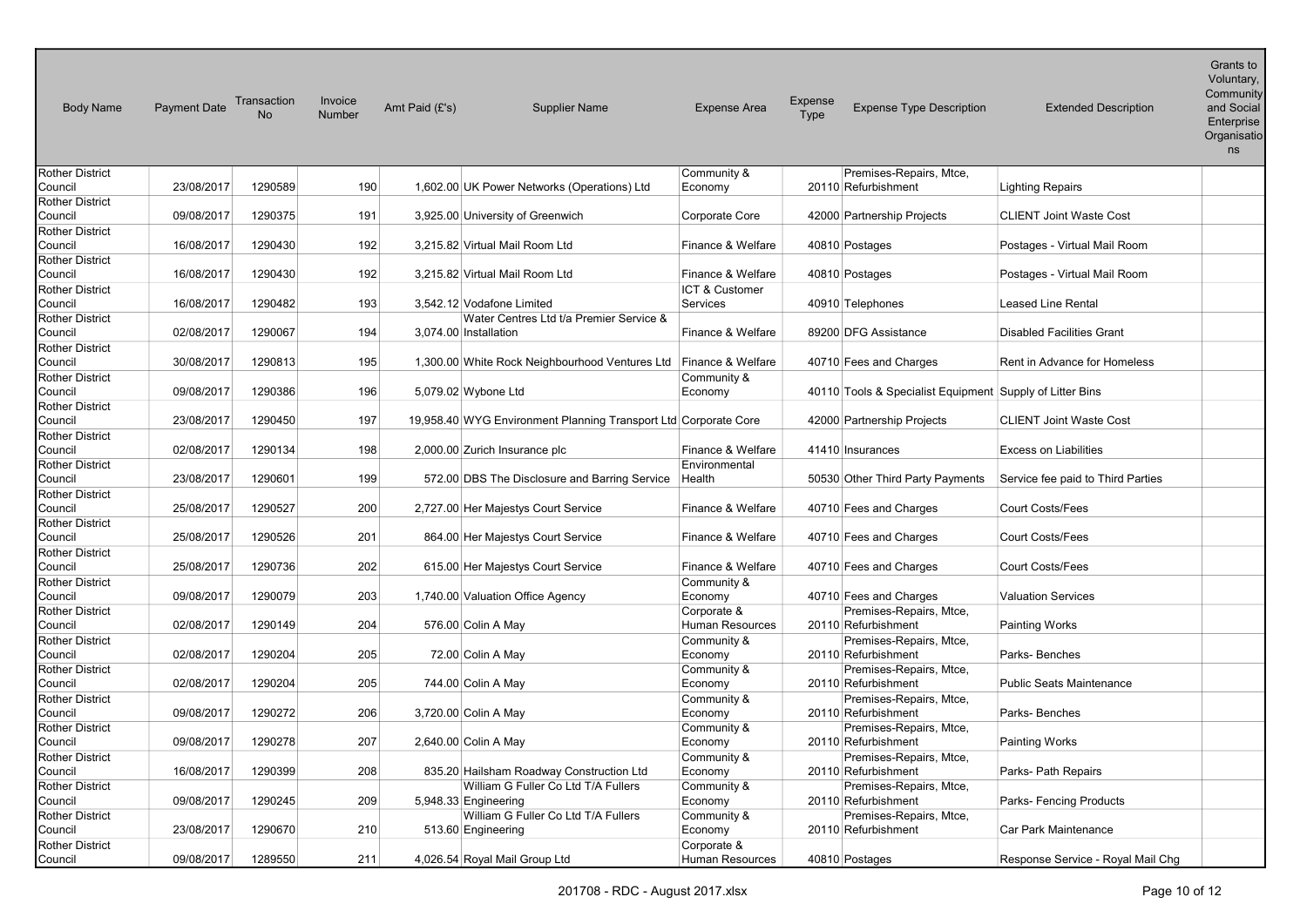| <b>Body Name</b>           | <b>Payment Date</b> | Transaction<br>No. | Invoice<br>Number | Amt Paid (£'s) | <b>Supplier Name</b>                                                                         | <b>Expense Area</b>    | Expense<br>Type | <b>Expense Type Description</b> | <b>Extended Description</b>       | Voluntary,<br>Community<br>and Social<br>Enterprise<br>Organisatio<br>ns |
|----------------------------|---------------------|--------------------|-------------------|----------------|----------------------------------------------------------------------------------------------|------------------------|-----------------|---------------------------------|-----------------------------------|--------------------------------------------------------------------------|
| Rother District            |                     |                    |                   |                |                                                                                              | Corporate &            |                 |                                 |                                   |                                                                          |
| Council                    | 09/08/2017          | 1289581            | 212               |                | 1,287.86 Royal Mail Group Ltd                                                                | Human Resources        |                 | 40810 Postages                  | Response Service - Royal Mail Chg |                                                                          |
| Rother District            |                     |                    |                   |                |                                                                                              | Corporate &            |                 |                                 |                                   |                                                                          |
| Council                    | 09/08/2017          | 1289565            | 213               |                | 1,386.10 Royal Mail Group Ltd                                                                | Human Resources        |                 | 40810 Postages                  | Response Service - Royal Mail Chg |                                                                          |
| Rother District            |                     |                    |                   |                |                                                                                              | Corporate &            |                 |                                 |                                   |                                                                          |
| Council                    | 16/08/2017          | 1290260            | 214               |                | 768.64 Royal Mail Group Ltd                                                                  | Human Resources        |                 | 40810 Postages                  | Response Service - Royal Mail Chg |                                                                          |
| Rother District            |                     |                    |                   |                |                                                                                              | Corporate &            |                 |                                 |                                   |                                                                          |
| Council                    | 16/08/2017          | 1290250            | 215               |                | 929.64 East Sussex County Council                                                            | Human Resources        |                 | 40830 County Courier Service    | <b>County Courier Service</b>     |                                                                          |
| Rother District            |                     |                    |                   |                | Laser Energy Buying Group (Kent County Community &                                           |                        |                 |                                 |                                   |                                                                          |
| Council                    | 25/08/2017          | 1290725            | 216               |                | 1,048.73 Council Commercial Services)                                                        | Economy                |                 | 20210 Premises-Electricity      | <b>Electricity Charges</b>        |                                                                          |
| Rother District            |                     |                    |                   |                | Laser Energy Buying Group (Kent County Community &                                           |                        |                 |                                 |                                   |                                                                          |
| Council                    | 25/08/2017          | 1290725            | 216               |                | 40.69 Council Commercial Services)                                                           | Economy                |                 | 20210 Premises-Electricity      | <b>Electricity Charges</b>        |                                                                          |
| Rother District            |                     |                    |                   |                | Laser Energy Buying Group (Kent County                                                       | Community &            |                 |                                 |                                   |                                                                          |
| Council                    | 25/08/2017          | 1290725            | 216               |                | 84.38 Council Commercial Services)                                                           | Economy                |                 | 20210 Premises-Electricity      | <b>Electricity Charges</b>        |                                                                          |
| Rother District            | 25/08/2017          | 1290725            | 216               |                | Laser Energy Buying Group (Kent County Community &                                           |                        |                 |                                 |                                   |                                                                          |
| Council<br>Rother District |                     |                    |                   |                | -1,848.32 Council Commercial Services)<br>Laser Energy Buying Group (Kent County Community & | Economy                |                 | 20210 Premises-Electricity      | <b>Electricity Charges</b>        |                                                                          |
| Council                    | 25/08/2017          | 1290725            | 216               |                | 569.75 Council Commercial Services)                                                          | Economy                |                 | 20210 Premises-Electricity      | <b>Electricity Charges</b>        |                                                                          |
| Rother District            |                     |                    |                   |                | Laser Energy Buying Group (Kent County Community &                                           |                        |                 |                                 |                                   |                                                                          |
| Council                    | 25/08/2017          | 1290725            | 216               |                | 35.75 Council Commercial Services)                                                           | Economy                |                 | 20210 Premises-Electricity      | <b>Electricity Charges</b>        |                                                                          |
| Rother District            |                     |                    |                   |                | Laser Energy Buying Group (Kent County Community &                                           |                        |                 |                                 |                                   |                                                                          |
| Council                    | 25/08/2017          | 1290725            | 216               |                | 483.30 Council Commercial Services)                                                          | Economy                |                 | 20210 Premises-Electricity      | <b>Electricity Charges</b>        |                                                                          |
| Rother District            |                     |                    |                   |                | Laser Energy Buying Group (Kent County                                                       | Community &            |                 |                                 |                                   |                                                                          |
| Council                    | 25/08/2017          | 1290725            | 216               |                | 67.16 Council Commercial Services)                                                           | Economy                |                 | 20210 Premises-Electricity      | <b>Electricity Charges</b>        |                                                                          |
| Rother District            |                     |                    |                   |                | Laser Energy Buying Group (Kent County Community &                                           |                        |                 |                                 |                                   |                                                                          |
| Council                    | 25/08/2017          | 1290725            | 216               |                | 113.16 Council Commercial Services)                                                          | Economy                |                 | 20210 Premises-Electricity      | <b>Electricity Charges</b>        |                                                                          |
| Rother District            |                     |                    |                   |                | Laser Energy Buying Group (Kent County Community &                                           |                        |                 |                                 |                                   |                                                                          |
| Council                    | 25/08/2017          | 1290725            | 216               |                | 617.76 Council Commercial Services)                                                          | Economy                |                 | 20210 Premises-Electricity      | <b>Electricity Charges</b>        |                                                                          |
| Rother District            |                     |                    |                   |                | Laser Energy Buying Group (Kent County Community &                                           |                        |                 |                                 |                                   |                                                                          |
| Council                    | 25/08/2017          | 1290725            | 216               |                | 2,473.82 Council Commercial Services)                                                        | Economy                |                 | 20210 Premises-Electricity      | <b>Electricity Charges</b>        |                                                                          |
| Rother District            |                     | 1290725            |                   |                | Laser Energy Buying Group (Kent County                                                       | Community &            |                 |                                 |                                   |                                                                          |
| Council<br>Rother District | 25/08/2017          |                    | 216               |                | 502.66 Council Commercial Services)<br>Laser Energy Buying Group (Kent County ICT & Customer | Economy                |                 | 20210 Premises-Electricity      | <b>Electricity Charges</b>        |                                                                          |
| Council                    | 25/08/2017          | 1290725            | 216               |                | 328.15 Council Commercial Services)                                                          | Services               |                 | 20210 Premises-Electricity      | <b>Electricity Charges</b>        |                                                                          |
| Rother District            |                     |                    |                   |                | Laser Energy Buying Group (Kent County Corporate &                                           |                        |                 |                                 |                                   |                                                                          |
| Council                    | 25/08/2017          | 1290725            | 216               |                | 8,256.38 Council Commercial Services)                                                        | Human Resources        |                 | 20210 Premises-Electricity      | <b>Electricity Charges</b>        |                                                                          |
| Rother District            |                     |                    |                   |                | Laser Energy Buying Group (Kent County Corporate &                                           |                        |                 |                                 |                                   |                                                                          |
| Council                    | 25/08/2017          | 1290725            | 216               |                | 530.44 Council Commercial Services)                                                          | <b>Human Resources</b> |                 | 20210 Premises-Electricity      | <b>Electricity Charges</b>        |                                                                          |
| Rother District            |                     |                    |                   |                | Laser Energy Buying Group (Kent County                                                       | Corporate &            |                 |                                 |                                   |                                                                          |
| Council                    | 25/08/2017          | 1290725            | 216               |                | 193.60 Council Commercial Services)                                                          | Human Resources        |                 | 20210 Premises-Electricity      | <b>Electricity Charges</b>        |                                                                          |
| Rother District            |                     |                    |                   |                | Laser Energy Buying Group (Kent County Corporate &                                           |                        |                 |                                 |                                   |                                                                          |
| Council                    | 25/08/2017          | 1290725            | 216               |                | 34.99 Council Commercial Services)                                                           | Human Resources        |                 | 20210 Premises-Electricity      | <b>Electricity Charges</b>        |                                                                          |
| Rother District            |                     |                    |                   |                | Laser Energy Buying Group (Kent County Community &                                           |                        |                 |                                 |                                   |                                                                          |
| Council                    | 25/08/2017          | 1290725            | 216               |                | 167.96 Council Commercial Services)                                                          | Economy                |                 | 20210 Premises-Electricity      | <b>Electricity Charges</b>        |                                                                          |
| Rother District            |                     |                    |                   |                | Laser Energy Buying Group (Kent County Community &                                           |                        |                 |                                 |                                   |                                                                          |
| Council<br>Rother District | 25/08/2017          | 1290725            | 216               |                | 22.20 Council Commercial Services)<br>Laser Energy Buying Group (Kent County Community &     | Economy                |                 | 20210 Premises-Electricity      | <b>Electricity Charges</b>        |                                                                          |
| Council                    | 25/08/2017          | 1290725            | 216               |                | 91.72 Council Commercial Services)                                                           | Economy                |                 | 20210 Premises-Electricity      | <b>Electricity Charges</b>        |                                                                          |
|                            |                     |                    |                   |                |                                                                                              |                        |                 |                                 |                                   |                                                                          |